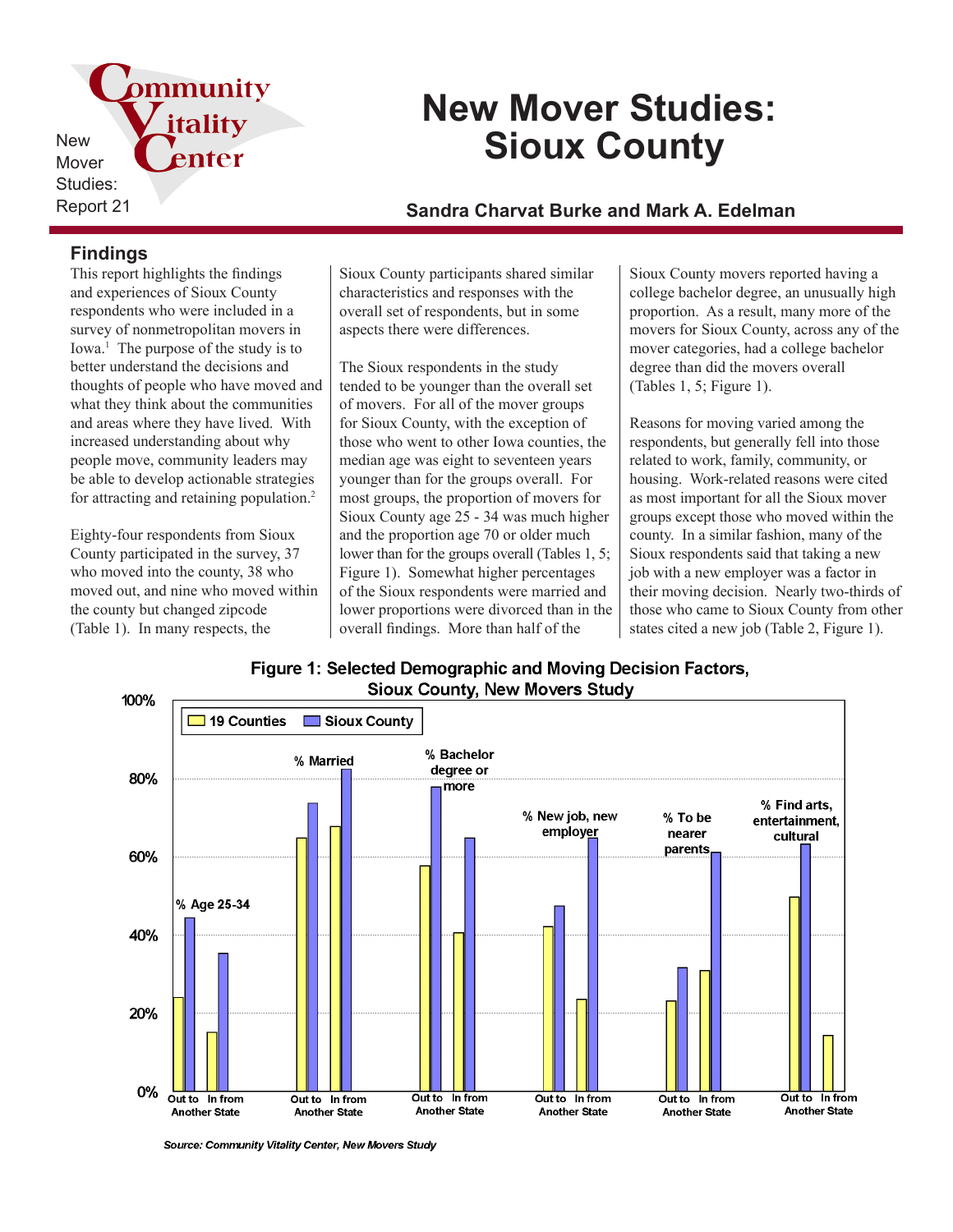| $\%$<br>0.0<br>0.0<br>$\%$<br>82.4<br>5.9<br>$29.4$<br>$5.9$<br>$64.7$<br>$\%$<br>25.9<br>$3.7$ 0.0<br>5.9<br>27<br>22.2<br>48.1<br>In From<br>Another<br><b>State</b><br>$\%$<br>$\%$<br>$\%$<br>0.0<br>5.6<br>$\overline{19}$<br>32.0<br>44.4<br>0.0<br>℅<br>38.9<br>5.3<br>77.8<br>29<br>$\%$<br>6.9<br>73.7<br>17.2<br>10.3<br>$\ddot{3}$ .<br>61.1<br>21.1<br>62.1<br>$\Xi$<br>Another<br>Out To<br>State<br>$\%$<br>38.9<br>52.6<br>$\%$<br>0.0<br>31.6<br>26<br>$\%$<br>50.0<br>$\overline{19}$<br>29.5<br>$\%$<br>47.4<br>$\%$<br>10.5<br>68.4<br>15.8<br>10.5<br>15.8<br>15.4<br>11.5<br>3.8<br>Different<br>5.3<br>42.1<br>19.2<br>11.1<br>In From<br>County<br>lowa<br>$\overline{19}$<br>42.0<br>$\%$<br>$\%$<br>$\%$<br>10.5<br>$\%$<br>0.0<br>29<br>$\%$<br>31.0<br>13.8<br>$\overline{0}$ .<br>3.4<br>63.2<br>36.8<br>5.3<br>10.5<br>15.8<br>36.9<br>51.7<br>5.3<br>73.7<br>26.3<br>21.1<br>21.1<br>Different<br>Out To<br>County<br>Iowa<br>$\%$<br>$\%$<br>$\%$<br>44.4<br>٩<br>0.0<br>$\circ$<br>31.0<br>55.6<br>℅<br>55.6<br>$\overline{0.0}$<br>$\%$<br>0.0<br>0.0<br>Different<br>66.7<br>22.2<br>11.1<br>22.2<br>66.7<br>22.2<br>33.3<br>44.4<br>0.0<br>$\Xi$<br>$\Xi$<br>County,<br>Zipcode<br>Within<br>$\%$<br>$\%$<br>35.0<br>8.6<br>$\%$<br>52.8<br>$\%$<br>75.0<br>5.6<br>$\%$<br>0.0<br>5.6<br>$\frac{20.8}{7.5}$<br>37<br>47.2<br>$8.\overline{3}$<br>19.4<br>52.8<br>53<br>20.8<br>37.1<br>22.2<br>111<br>49.1<br>Moved<br>County<br>Into<br>$\%$<br>$\%$<br>34.0<br>$\%$<br>$\%$<br>7.9<br>0.0<br>10.8<br>38<br>37.8<br>16.2<br>16.2<br>58<br>$\%$<br>56.9<br>32.4<br>62.2<br>13.7<br>53<br>56.7<br>2.7<br>$\frac{4}{4}$<br>24.1<br>12.1<br>Out Of<br>Moved<br>County<br>$\%$<br>$\%$<br>$\%$<br>$23.3$<br>$15.3$<br>$2.5$<br>84<br>34.0<br>37.0<br>$\%$<br>43.9<br>9.6<br>73.5<br>9.6<br>$\%$<br>120<br>50.8<br>6.2<br>1.2<br>7.3<br>$19.5$<br>$15.9$<br>$56.1$<br>56.1<br>Total<br>% Some college or vocational training<br>% High school graduate or equivalent<br>Work, income, education, retirement<br>Highest level of education completed<br>% Less than high school graduate<br>Community, services, amenities<br>Most important reason for moving<br>% Bachelor degree or more<br>% Divorced or separated<br>Family, friends, health<br>Number of respondents<br>Selected age categories<br>% Associate degree<br>Number of reasons <sup>1</sup><br>Median age in years<br>% Age 70 or older<br>% Never married<br>Type of reason<br>% Age $25 - 34$<br>Marital status<br>% Widowed<br>% Married<br>% Female<br>Housing<br>% Male<br>Other<br>Gender | use some respondents gave more than one reason.<br>Number of reasons exceeds number of respondents beca |  |  | Type and Direction of Move |  |              |
|------------------------------------------------------------------------------------------------------------------------------------------------------------------------------------------------------------------------------------------------------------------------------------------------------------------------------------------------------------------------------------------------------------------------------------------------------------------------------------------------------------------------------------------------------------------------------------------------------------------------------------------------------------------------------------------------------------------------------------------------------------------------------------------------------------------------------------------------------------------------------------------------------------------------------------------------------------------------------------------------------------------------------------------------------------------------------------------------------------------------------------------------------------------------------------------------------------------------------------------------------------------------------------------------------------------------------------------------------------------------------------------------------------------------------------------------------------------------------------------------------------------------------------------------------------------------------------------------------------------------------------------------------------------------------------------------------------------------------------------------------------------------------------------------------------------------------------------------------------------------------------------------------------------------------------------------------------------------------------------------------------------------------------------------------------------------------------------------------------------------------------------------------------------------------------------------------------------------------------------------------------------------------------------------------------------------------------------------------------------------------------------------------------------------------------------------------------------------------------------------------------------------------------------------------------------------------------------------|---------------------------------------------------------------------------------------------------------|--|--|----------------------------|--|--------------|
|                                                                                                                                                                                                                                                                                                                                                                                                                                                                                                                                                                                                                                                                                                                                                                                                                                                                                                                                                                                                                                                                                                                                                                                                                                                                                                                                                                                                                                                                                                                                                                                                                                                                                                                                                                                                                                                                                                                                                                                                                                                                                                                                                                                                                                                                                                                                                                                                                                                                                                                                                                                                |                                                                                                         |  |  |                            |  |              |
|                                                                                                                                                                                                                                                                                                                                                                                                                                                                                                                                                                                                                                                                                                                                                                                                                                                                                                                                                                                                                                                                                                                                                                                                                                                                                                                                                                                                                                                                                                                                                                                                                                                                                                                                                                                                                                                                                                                                                                                                                                                                                                                                                                                                                                                                                                                                                                                                                                                                                                                                                                                                |                                                                                                         |  |  |                            |  | 18           |
|                                                                                                                                                                                                                                                                                                                                                                                                                                                                                                                                                                                                                                                                                                                                                                                                                                                                                                                                                                                                                                                                                                                                                                                                                                                                                                                                                                                                                                                                                                                                                                                                                                                                                                                                                                                                                                                                                                                                                                                                                                                                                                                                                                                                                                                                                                                                                                                                                                                                                                                                                                                                |                                                                                                         |  |  |                            |  | 36.0         |
|                                                                                                                                                                                                                                                                                                                                                                                                                                                                                                                                                                                                                                                                                                                                                                                                                                                                                                                                                                                                                                                                                                                                                                                                                                                                                                                                                                                                                                                                                                                                                                                                                                                                                                                                                                                                                                                                                                                                                                                                                                                                                                                                                                                                                                                                                                                                                                                                                                                                                                                                                                                                |                                                                                                         |  |  |                            |  | $\%$         |
|                                                                                                                                                                                                                                                                                                                                                                                                                                                                                                                                                                                                                                                                                                                                                                                                                                                                                                                                                                                                                                                                                                                                                                                                                                                                                                                                                                                                                                                                                                                                                                                                                                                                                                                                                                                                                                                                                                                                                                                                                                                                                                                                                                                                                                                                                                                                                                                                                                                                                                                                                                                                |                                                                                                         |  |  |                            |  | 35.3<br>5.9  |
|                                                                                                                                                                                                                                                                                                                                                                                                                                                                                                                                                                                                                                                                                                                                                                                                                                                                                                                                                                                                                                                                                                                                                                                                                                                                                                                                                                                                                                                                                                                                                                                                                                                                                                                                                                                                                                                                                                                                                                                                                                                                                                                                                                                                                                                                                                                                                                                                                                                                                                                                                                                                |                                                                                                         |  |  |                            |  | ℅            |
|                                                                                                                                                                                                                                                                                                                                                                                                                                                                                                                                                                                                                                                                                                                                                                                                                                                                                                                                                                                                                                                                                                                                                                                                                                                                                                                                                                                                                                                                                                                                                                                                                                                                                                                                                                                                                                                                                                                                                                                                                                                                                                                                                                                                                                                                                                                                                                                                                                                                                                                                                                                                |                                                                                                         |  |  |                            |  | 52.9<br>47.1 |
|                                                                                                                                                                                                                                                                                                                                                                                                                                                                                                                                                                                                                                                                                                                                                                                                                                                                                                                                                                                                                                                                                                                                                                                                                                                                                                                                                                                                                                                                                                                                                                                                                                                                                                                                                                                                                                                                                                                                                                                                                                                                                                                                                                                                                                                                                                                                                                                                                                                                                                                                                                                                |                                                                                                         |  |  |                            |  |              |
|                                                                                                                                                                                                                                                                                                                                                                                                                                                                                                                                                                                                                                                                                                                                                                                                                                                                                                                                                                                                                                                                                                                                                                                                                                                                                                                                                                                                                                                                                                                                                                                                                                                                                                                                                                                                                                                                                                                                                                                                                                                                                                                                                                                                                                                                                                                                                                                                                                                                                                                                                                                                |                                                                                                         |  |  |                            |  |              |
|                                                                                                                                                                                                                                                                                                                                                                                                                                                                                                                                                                                                                                                                                                                                                                                                                                                                                                                                                                                                                                                                                                                                                                                                                                                                                                                                                                                                                                                                                                                                                                                                                                                                                                                                                                                                                                                                                                                                                                                                                                                                                                                                                                                                                                                                                                                                                                                                                                                                                                                                                                                                |                                                                                                         |  |  |                            |  |              |
|                                                                                                                                                                                                                                                                                                                                                                                                                                                                                                                                                                                                                                                                                                                                                                                                                                                                                                                                                                                                                                                                                                                                                                                                                                                                                                                                                                                                                                                                                                                                                                                                                                                                                                                                                                                                                                                                                                                                                                                                                                                                                                                                                                                                                                                                                                                                                                                                                                                                                                                                                                                                |                                                                                                         |  |  |                            |  |              |
|                                                                                                                                                                                                                                                                                                                                                                                                                                                                                                                                                                                                                                                                                                                                                                                                                                                                                                                                                                                                                                                                                                                                                                                                                                                                                                                                                                                                                                                                                                                                                                                                                                                                                                                                                                                                                                                                                                                                                                                                                                                                                                                                                                                                                                                                                                                                                                                                                                                                                                                                                                                                |                                                                                                         |  |  |                            |  |              |
|                                                                                                                                                                                                                                                                                                                                                                                                                                                                                                                                                                                                                                                                                                                                                                                                                                                                                                                                                                                                                                                                                                                                                                                                                                                                                                                                                                                                                                                                                                                                                                                                                                                                                                                                                                                                                                                                                                                                                                                                                                                                                                                                                                                                                                                                                                                                                                                                                                                                                                                                                                                                |                                                                                                         |  |  |                            |  |              |
|                                                                                                                                                                                                                                                                                                                                                                                                                                                                                                                                                                                                                                                                                                                                                                                                                                                                                                                                                                                                                                                                                                                                                                                                                                                                                                                                                                                                                                                                                                                                                                                                                                                                                                                                                                                                                                                                                                                                                                                                                                                                                                                                                                                                                                                                                                                                                                                                                                                                                                                                                                                                |                                                                                                         |  |  |                            |  |              |
|                                                                                                                                                                                                                                                                                                                                                                                                                                                                                                                                                                                                                                                                                                                                                                                                                                                                                                                                                                                                                                                                                                                                                                                                                                                                                                                                                                                                                                                                                                                                                                                                                                                                                                                                                                                                                                                                                                                                                                                                                                                                                                                                                                                                                                                                                                                                                                                                                                                                                                                                                                                                |                                                                                                         |  |  |                            |  |              |
|                                                                                                                                                                                                                                                                                                                                                                                                                                                                                                                                                                                                                                                                                                                                                                                                                                                                                                                                                                                                                                                                                                                                                                                                                                                                                                                                                                                                                                                                                                                                                                                                                                                                                                                                                                                                                                                                                                                                                                                                                                                                                                                                                                                                                                                                                                                                                                                                                                                                                                                                                                                                |                                                                                                         |  |  |                            |  |              |
|                                                                                                                                                                                                                                                                                                                                                                                                                                                                                                                                                                                                                                                                                                                                                                                                                                                                                                                                                                                                                                                                                                                                                                                                                                                                                                                                                                                                                                                                                                                                                                                                                                                                                                                                                                                                                                                                                                                                                                                                                                                                                                                                                                                                                                                                                                                                                                                                                                                                                                                                                                                                |                                                                                                         |  |  |                            |  |              |
|                                                                                                                                                                                                                                                                                                                                                                                                                                                                                                                                                                                                                                                                                                                                                                                                                                                                                                                                                                                                                                                                                                                                                                                                                                                                                                                                                                                                                                                                                                                                                                                                                                                                                                                                                                                                                                                                                                                                                                                                                                                                                                                                                                                                                                                                                                                                                                                                                                                                                                                                                                                                |                                                                                                         |  |  |                            |  |              |
|                                                                                                                                                                                                                                                                                                                                                                                                                                                                                                                                                                                                                                                                                                                                                                                                                                                                                                                                                                                                                                                                                                                                                                                                                                                                                                                                                                                                                                                                                                                                                                                                                                                                                                                                                                                                                                                                                                                                                                                                                                                                                                                                                                                                                                                                                                                                                                                                                                                                                                                                                                                                |                                                                                                         |  |  |                            |  |              |
|                                                                                                                                                                                                                                                                                                                                                                                                                                                                                                                                                                                                                                                                                                                                                                                                                                                                                                                                                                                                                                                                                                                                                                                                                                                                                                                                                                                                                                                                                                                                                                                                                                                                                                                                                                                                                                                                                                                                                                                                                                                                                                                                                                                                                                                                                                                                                                                                                                                                                                                                                                                                |                                                                                                         |  |  |                            |  |              |
|                                                                                                                                                                                                                                                                                                                                                                                                                                                                                                                                                                                                                                                                                                                                                                                                                                                                                                                                                                                                                                                                                                                                                                                                                                                                                                                                                                                                                                                                                                                                                                                                                                                                                                                                                                                                                                                                                                                                                                                                                                                                                                                                                                                                                                                                                                                                                                                                                                                                                                                                                                                                |                                                                                                         |  |  |                            |  |              |
|                                                                                                                                                                                                                                                                                                                                                                                                                                                                                                                                                                                                                                                                                                                                                                                                                                                                                                                                                                                                                                                                                                                                                                                                                                                                                                                                                                                                                                                                                                                                                                                                                                                                                                                                                                                                                                                                                                                                                                                                                                                                                                                                                                                                                                                                                                                                                                                                                                                                                                                                                                                                |                                                                                                         |  |  |                            |  |              |
|                                                                                                                                                                                                                                                                                                                                                                                                                                                                                                                                                                                                                                                                                                                                                                                                                                                                                                                                                                                                                                                                                                                                                                                                                                                                                                                                                                                                                                                                                                                                                                                                                                                                                                                                                                                                                                                                                                                                                                                                                                                                                                                                                                                                                                                                                                                                                                                                                                                                                                                                                                                                |                                                                                                         |  |  |                            |  |              |
|                                                                                                                                                                                                                                                                                                                                                                                                                                                                                                                                                                                                                                                                                                                                                                                                                                                                                                                                                                                                                                                                                                                                                                                                                                                                                                                                                                                                                                                                                                                                                                                                                                                                                                                                                                                                                                                                                                                                                                                                                                                                                                                                                                                                                                                                                                                                                                                                                                                                                                                                                                                                |                                                                                                         |  |  |                            |  |              |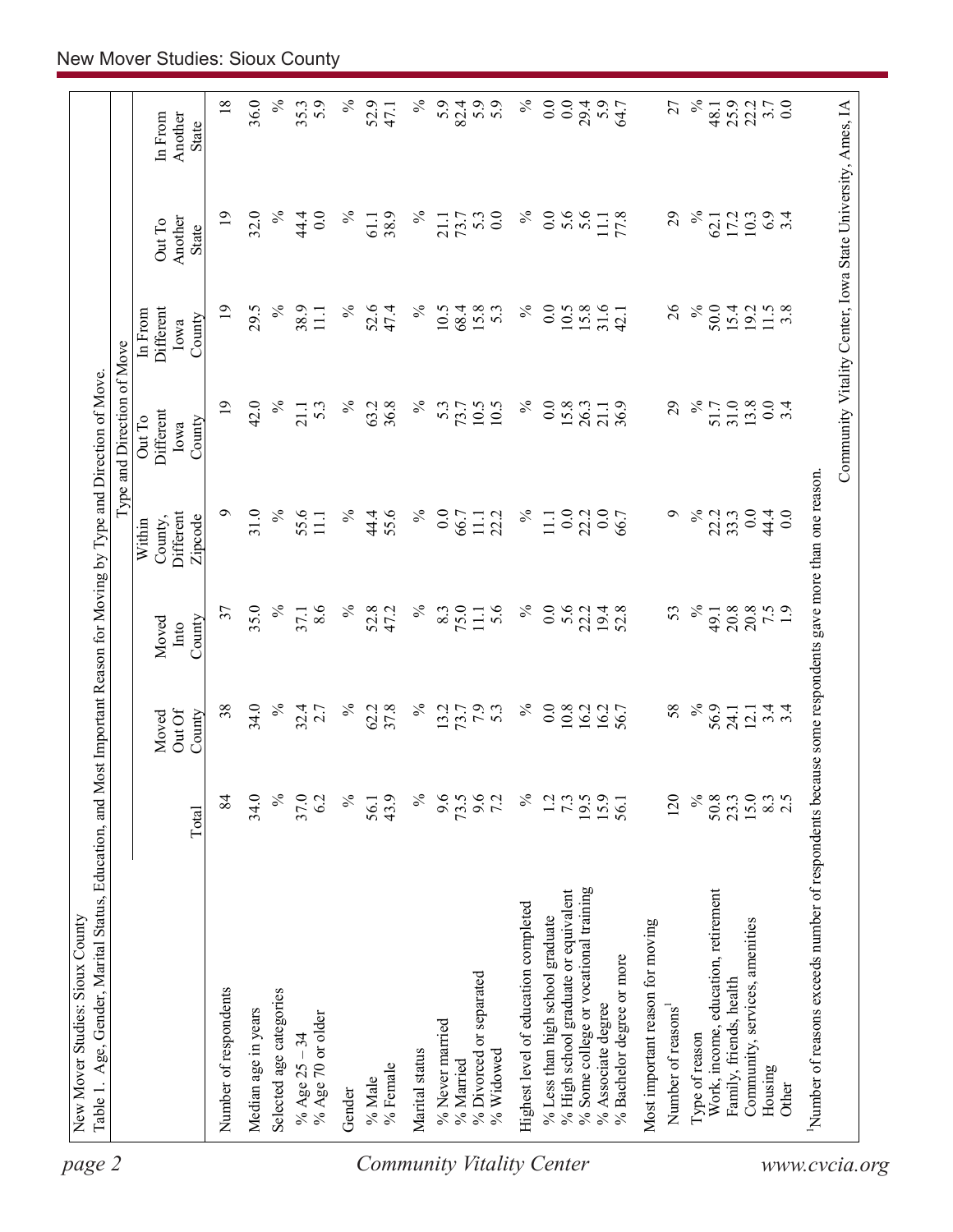|                                  | Factors in Moving Decision by Type and Direction of Move<br>Table 2. |                            |                                                    |                                                                        |                                                                                 | Type and Direction of Move            |                                                            |                            |                                    |
|----------------------------------|----------------------------------------------------------------------|----------------------------|----------------------------------------------------|------------------------------------------------------------------------|---------------------------------------------------------------------------------|---------------------------------------|------------------------------------------------------------|----------------------------|------------------------------------|
| www.cvcia.org                    |                                                                      | Total                      | Out Of<br>County<br>Moved                          | County<br>Moved<br>Into                                                | Different<br>County,<br>Zipcode<br>Within                                       | Different<br>Out To<br>County<br>Iowa | Different<br>In From<br>County<br>Iowa                     | Another<br>Out To<br>State | Another<br>In From<br><b>State</b> |
|                                  | Number of respondents                                                | 84                         | 38                                                 | 57                                                                     | ∘                                                                               | $\overline{19}$                       | $\overline{19}$                                            | $\overline{19}$            | 18                                 |
|                                  | Factors in Moving Decision                                           | $% \text{Yes}^1$           | $%$ Yes                                            | $%$ Yes                                                                | $%$ Yes                                                                         | $%$ Yes                               | $%$ Yes                                                    | $%$ Yes                    | $%$ Yes                            |
|                                  | Moved, commuted, same employer                                       | 10.1                       |                                                    |                                                                        | $\Xi$                                                                           | 12.5                                  | 11.8                                                       | 10.5                       | 5.6                                |
|                                  | Job transfer by employer to location                                 | 7.5                        |                                                    | $8.6$<br>$0.6$<br>$0.8$                                                | $\ddot{0}$ .                                                                    | 6.3                                   | 0.0                                                        | 15.8                       | $\Xi$                              |
|                                  | Laid off from previous job                                           | 2.5                        | $11.4$<br>$5.7$<br>$42.9$<br>$17.6$<br>$8.6$       |                                                                        | $\overline{0}$ .                                                                | 0.0                                   | 0.0                                                        | 10.5                       | 0.0                                |
|                                  | New job with new employer                                            | 41.8                       |                                                    | 51.4                                                                   | $\ddot{0}$ .                                                                    | 37.5                                  | 38.9                                                       | 47.4                       | 64.7                               |
|                                  | Moved to look for new job or work                                    | 16.3                       |                                                    | $16.7$<br>2.8                                                          | Ξ                                                                               | 6.3                                   | $\overline{111}$                                           | 26.3                       | 22.2                               |
|                                  | Retired from previous employment                                     | 5.0                        |                                                    |                                                                        | $\overline{0}$                                                                  | 12.5                                  | 5.6                                                        | $\overline{5}$             | $\overline{0.0}$                   |
|                                  | To be nearer parents                                                 |                            |                                                    |                                                                        | $\Xi$                                                                           |                                       | 38.9                                                       | 31.6                       | 61.1                               |
|                                  | To be nearer children                                                | $37.8$<br>12.3             | $32.4$<br>13.9                                     | 50.0                                                                   |                                                                                 | 33.3<br>17.6                          | 22.2                                                       | 10.5                       | 5.6                                |
|                                  | To live with spouse or partner                                       | 22.2                       | 24.3                                               |                                                                        |                                                                                 |                                       | 16.7                                                       | $21.1$                     | 22.2                               |
|                                  | To be nearer siblings, other relatives                               | 39.0                       | 35.1                                               |                                                                        |                                                                                 | 23334<br>23334                        | 44.4                                                       | 36.8                       | 61.1                               |
|                                  | To be nearer friends, acquaintances                                  | 29.6<br>16.0               | 32.4                                               |                                                                        |                                                                                 |                                       | 38.9                                                       | 31.6                       |                                    |
|                                  | Change in marital status                                             |                            | 19.4<br>11.1                                       | $\begin{array}{c}\n 9.48 \\ 2.88 \\ 2.71 \\ 1.38 \\ 2.5\n \end{array}$ |                                                                                 |                                       | $\Xi$                                                      | 10.5                       | 16.7<br>11.1                       |
|                                  | Place easier find spouse or partner                                  | 7.4                        |                                                    |                                                                        |                                                                                 | $\overline{0}$ .                      | 5.6                                                        | 21.1                       | $0.0$<br>5.6<br>22.2               |
|                                  | Decline in health                                                    | $3.7$<br>9.9               | $\frac{8}{5}$ 6                                    |                                                                        |                                                                                 | 5.9                                   | $\overline{0}$ .                                           | 0.0                        |                                    |
| <b>Community Vitality Center</b> | Take care aging parents                                              |                            |                                                    |                                                                        | $\begin{array}{c} 11.1 \\ 0.0 \end{array}$                                      |                                       | $\Xi$                                                      | $5.\overline{3}$           |                                    |
|                                  | Find less congested place to live                                    | 21.0                       |                                                    | 33.3                                                                   |                                                                                 | 23.5                                  | 27.8                                                       | 5.3                        | 38.9                               |
|                                  | Find safer place to live                                             | 22.2                       |                                                    | 38.9                                                                   |                                                                                 | 11.8                                  | 33.3                                                       | $5.\overline{3}$           | 44.4                               |
|                                  | Live in desirable natural environment                                | $20.7$<br>$24.7$<br>$21.0$ | 13.9<br>25.7<br>25.36.1                            | 19.4                                                                   | $\begin{array}{c} 0.011 \\ -0.110 \\ -0.011 \\ -0.000 \\ -0.001 \\ \end{array}$ | 31.3                                  | 22.2                                                       | 21.1                       | $16.7\phantom{00}0.0$              |
|                                  | More outdoor recreation                                              |                            |                                                    |                                                                        |                                                                                 | 17.6                                  | 38.9                                                       | 47.4                       |                                    |
|                                  | Find arts, entertainment, cultural                                   |                            |                                                    | $\Xi$                                                                  |                                                                                 | $5.9$<br>47.1                         | 22.2                                                       | 63.2                       | $\overline{0.0}$                   |
|                                  | Find simpler pace of life                                            | 25.9<br>24.7               | 30.6                                               | 27.8<br>19.4                                                           |                                                                                 |                                       | 22.2                                                       | 15.8                       | 33.3                               |
|                                  | Find more exciting lifestyle                                         |                            | 36.1                                               |                                                                        |                                                                                 | 11.8                                  | 33.3                                                       | 57.9                       | 5.6                                |
|                                  | Live someplace new, have fresh start                                 | 39.5                       | 44.4                                               | 38.9                                                                   |                                                                                 |                                       | 38.9                                                       | 52.6                       | 38.9                               |
|                                  | Lower cost of housing                                                |                            | $\Xi$                                              | 30.6                                                                   | 44.4                                                                            | 17.6                                  | 27.8                                                       | 5.3                        | 33.3                               |
|                                  | Have lower taxes                                                     | $23.5$<br>$18.5$<br>$6.2$  | 13.9                                               | 25.0                                                                   | $\Xi$                                                                           | 1.8                                   | 16.7                                                       | 15.8                       | 33.3                               |
|                                  | Have better internet, tv, phone                                      |                            | 5.6                                                | $8.3$<br>27.8                                                          | $\overline{0}$ .                                                                | $\ddot{0}$ .                          | $11.1\,$                                                   | 10.5                       | 5.6                                |
|                                  | Find better quality local schools                                    | 14.8                       |                                                    |                                                                        | $\overline{0}$                                                                  | 11.8                                  | 27.8                                                       | 0.0                        | 27.8                               |
|                                  | Opportunities children to achieve                                    | 18.5                       |                                                    | 25.0                                                                   | Ξ                                                                               | $\frac{8}{11}$                        | 27.8                                                       | 15.8                       | 22.2                               |
|                                  | Have more ethnic diversity                                           | 16.0                       | $\begin{array}{c} 13.9 \\ 30.6 \\ 0.0 \end{array}$ | 2.8                                                                    | $\frac{11}{100}$                                                                | 0.0                                   | 5.6                                                        | 57.9                       | 0.0                                |
|                                  | Have less ethnic diversity                                           | 12                         |                                                    |                                                                        |                                                                                 | 0.0                                   |                                                            | 0.0                        | 0.0                                |
| page 3                           | Respondents could respond "Yes" to more than one factor              |                            |                                                    |                                                                        |                                                                                 |                                       |                                                            |                            |                                    |
|                                  |                                                                      |                            |                                                    |                                                                        |                                                                                 |                                       | Community Vitality Center, Iowa State University, Ames, IA |                            |                                    |
|                                  |                                                                      |                            |                                                    |                                                                        |                                                                                 |                                       |                                                            |                            |                                    |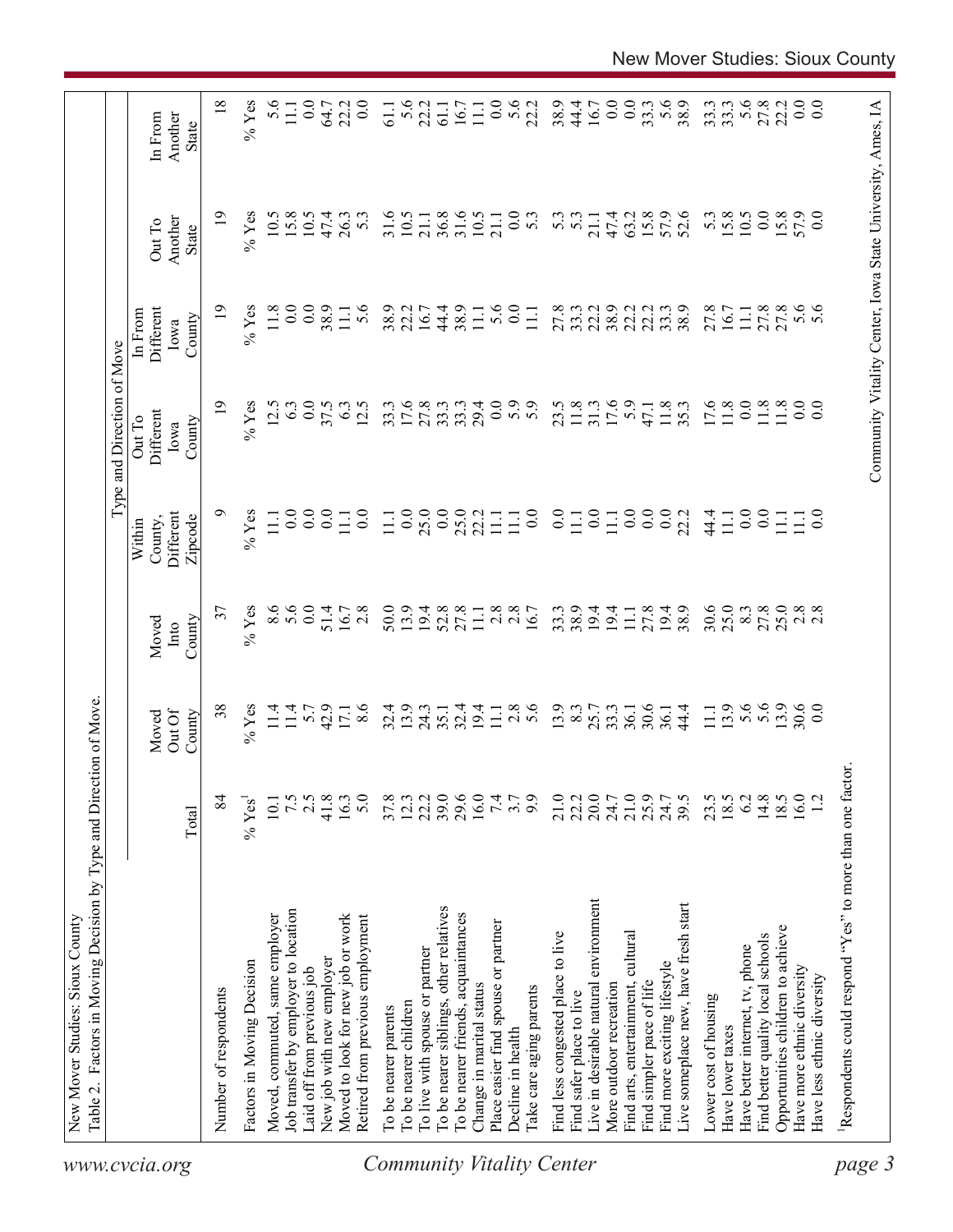| page 4                           | Table 3. Lived in Area Previously, Sources of Informatio<br>New Mover Studies: Sioux County |                  |                 |                          |                                | n, Ease of Finding Housing, and Household Income by Type and Direction of Move |                              |                                                            |                    |
|----------------------------------|---------------------------------------------------------------------------------------------|------------------|-----------------|--------------------------|--------------------------------|--------------------------------------------------------------------------------|------------------------------|------------------------------------------------------------|--------------------|
|                                  |                                                                                             |                  |                 |                          |                                | Type and Direction of Move                                                     |                              |                                                            |                    |
|                                  |                                                                                             |                  | Out Of<br>Moved | Moved<br>Into            | Different<br>County,<br>Within | Different<br>Out To<br>Iowa                                                    | Different<br>In From<br>Iowa | Another<br>Out To                                          | Another<br>In From |
|                                  |                                                                                             | Total            | County          | County                   | Zipcode                        | County                                                                         | County                       | <b>State</b>                                               | State              |
|                                  | Number of respondents                                                                       | 84               | 38              | 37                       | ๑                              | $\overline{19}$                                                                | $\overline{1}$               | $\overline{19}$                                            | $\overline{18}$    |
|                                  | Previously had lived:                                                                       | $%$ Yes          | $%$ Yes         | $%$ Yes                  | $%$ Yes                        | $%$ Yes                                                                        | $\%$ Yes                     | $%$ Yes                                                    | $\%$ Yes           |
|                                  | In current state                                                                            | 71.1             | 57.9            | 80.6                     | 88.9                           | 84.2                                                                           | 100.0                        | 31.6                                                       | 61.1               |
|                                  | In current county                                                                           | 40.8             | 16.7            | 53.1                     | 100.0                          | 35.3                                                                           | 62.5                         | 0.0                                                        | 43.8               |
|                                  | In or near current city/town                                                                | 30.7             | 16.7            | 38.7                     | 62.5                           | 35.3                                                                           | 50.0                         | 0.0                                                        | 26.7               |
|                                  | Used source of information for move                                                         | $%$ Yes          | $%$ Yes         | $%$ Yes                  | $%$ Yes                        | $%$ Yes                                                                        | $%$ Yes                      | $%$ Yes                                                    | $%$ Yes            |
|                                  | Internet                                                                                    | 36.9             | 36.8            | 37.8                     | 33.3                           | 26.3                                                                           | 26.3                         | 47.4                                                       | 50.0               |
|                                  | IV, magazines, newspapers                                                                   | 17.9             | 18.4            | 16.2                     | 22.2                           | 10.5                                                                           | 26.3                         | 26.3                                                       | 5.6                |
|                                  | Current community resident                                                                  | 23.8             | 28.9            | 24.3                     | 0.0                            | 21.1                                                                           | 15.8                         | 36.8                                                       | 33.3               |
|                                  | Employer or co-workers                                                                      | 33.3             | 18.4            | 43.2                     | 55.6                           | 15.8                                                                           | 36.8                         | 21.1                                                       | 50.0               |
|                                  | Friends and acquaintances                                                                   | 33.3             | $\frac{1}{4}$   | 29.7                     | $\overline{111}$               | 31.6                                                                           | 21.1                         | 52.6                                                       | 38.9               |
|                                  | Family                                                                                      | 42.9             | 42.1            | 48.6                     | 22.2                           | 42.1                                                                           | 42.1                         | 42.1                                                       | 55.6               |
| <b>Community Vitality Center</b> | Travel or vacation to new location<br>Attended school or college there                      | 9.5<br>15.5      | 26.3<br>53      | 16.2<br>$\overline{8}$ . | 0.0<br>0.0                     | 53<br>21.1                                                                     | 0.0<br>15.8                  | 31.6<br>5.3                                                | 16.7               |
|                                  | Ease of finding housing at new location                                                     | $\%$             | $\%$            | $\%$                     | $\%$                           | $\%$                                                                           | $\%$                         | $\%$                                                       | $\%$               |
|                                  | Very difficult (1)                                                                          | 3.6              | 0.0             | $\overline{8.1}$         | 0.0                            | 0.0                                                                            | $5.\overline{3}$             | 0.0                                                        | $\Xi$              |
|                                  | Somewhat difficult (2)                                                                      | 25.3             | 27.0            | 27.0<br>21.6             | $\Xi$                          | 16.7<br>22.2                                                                   | 15.8                         | 36.8                                                       | 38.9               |
|                                  | ල<br>Neither difficult or easy                                                              | 22.9             | 21.6            |                          | 33.3                           |                                                                                | 26.3                         | 21.1                                                       | 16.7               |
|                                  | Somewhat easy (4)<br>Very easy $(5)$                                                        | 32.5<br>15.7     | 18.9<br>32.4    | $\overline{8}$ .<br>35.1 | 33.3<br>22.2                   | 44.4<br>16.7                                                                   | 10.5<br>42.1                 | 21.1<br>21.1                                               | 5.6<br>27.8        |
|                                  | 5<br>Average rating finding housing (1                                                      | 3.48             | 3.57            | 3.35                     | 3.67                           | 3.89                                                                           | 3.68                         | 3.26                                                       | 3.00               |
|                                  | Household income for 2004                                                                   | $\%$             | $\%$            | $\%$                     | $\%$                           | $\%$                                                                           | $\%$                         | $\%$                                                       | $\%$               |
|                                  | Less than $$20,000(1)$                                                                      | 8.6              | $11.1\,$        | 8.1                      | 0.0                            | 17.6                                                                           | 10.5                         | 5.3                                                        | 5.6                |
|                                  | $$20,000 - $34,999 (2)$                                                                     | $23.5$<br>$28.4$ | 22.2            |                          | 25.0                           |                                                                                | 26.3                         | 26.3                                                       | 22.2<br>16.7       |
|                                  | $$35,000 - $49,999(3)$                                                                      |                  | 33.3            | 24.3<br>18.9<br>32.4     | 50.0                           | 17.6                                                                           | 21.1                         | 42.1                                                       |                    |
|                                  | $$50,000 - $69,999 (4)$                                                                     | 25.9             | 22.2            |                          | 12.5                           | 35.3                                                                           | 36.8                         | 10.5                                                       | 27.8               |
|                                  | $$70,000 - $99,999(5)$                                                                      | 4.9              | 2.8             | $\overline{8}$ .         | 0.0                            | 0.0                                                                            | 5.3                          | 5.3                                                        | 11.1               |
|                                  | $$100,000 - $149,999(6)$                                                                    | 62               | $\frac{8}{5.6}$ | $\overline{8}$ .         | 12.5                           | 0.0                                                                            | 0.0                          | 5.3                                                        | 16.7               |
|                                  | \$150,000 or more (7)                                                                       | 2.5              |                 | $\overline{0.0}$         | 0.0                            | 5.9                                                                            | 0.0                          | 53                                                         | 0.0                |
|                                  | Average income category $(1 - 7)$                                                           | 3.23             | 3.14            | 3.32                     | 3.25                           | 3.06                                                                           | 3.00                         | 3.21                                                       | 3.67               |
|                                  | Respondents could respond "Yes" to more than one source                                     |                  |                 |                          |                                |                                                                                |                              |                                                            |                    |
| www.cvcia.org                    |                                                                                             |                  |                 |                          |                                |                                                                                |                              | Community Vitality Center, Iowa State University, Ames, IA |                    |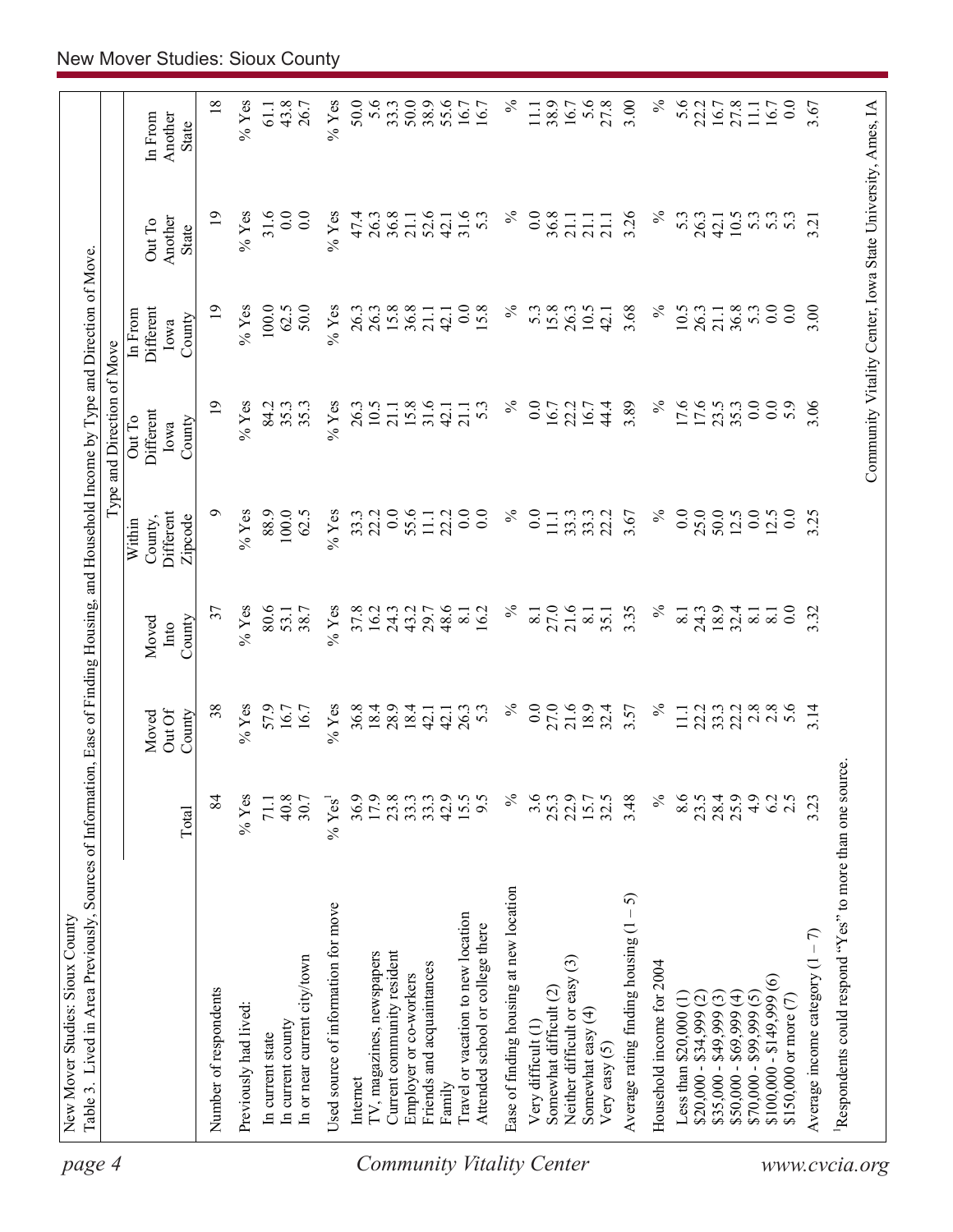| $\%$<br>$\%$<br>$\overline{0.0}$<br>$0.0\,$<br>$\%$<br>๑<br>$\overline{0}$ .<br>$\overline{0.0}$<br>75.0<br>12.5<br>12.5<br>3.38<br>$\%$<br>4.00<br>$\overline{0}$ .<br>77.8<br>4.78<br>Different<br>$\overline{0.0}$<br>44.4<br>22.2<br>$\rm ^{0.0}$<br>33.3<br>$\Xi$<br>Ξ<br>County,<br>Zipcode<br>Within<br>$\%$<br>$\%$<br>37<br>$\%$<br>5.4<br>37.8<br>3.73<br>$\%$<br>3.83<br>$\frac{3}{5}$ .6<br>10.8<br>5.4<br>3.22<br>13.5<br>5.7<br>14.3<br>40.0<br>34.3<br>40.5<br>35.1<br>5.7<br>$\overline{8}$ .<br>35.1<br>$\overline{8.1}$<br>County<br>Moved<br>Into<br>$\%$<br>$\overline{0.0}$<br>21.6<br>$\frac{5}{6}$<br>28.9<br>50.0<br>$\%$<br>38<br>8.9<br>18.9<br>40.5<br>3.65<br>$\%$<br>13.2<br>26.3<br>10.5<br>5.3<br>5.3<br>0.0<br>13.2<br>23.7<br>23.7<br>3.23<br>4.03<br>Out Of<br>County<br>Moved<br>4.9<br>84<br>$\%$<br>4.9<br>37.8<br>$\%$<br>11.9<br>15.5<br>9.5<br>33.3<br>29.8<br>$\%$<br>8.5<br>32.9<br>$\%$<br>12.2<br>31.7<br>13.4<br>3.43<br>3.53<br>7.3<br>46.3<br>3.7<br>4.02<br>Total<br>Current location income compared with<br>Average satisfaction previous $(1 - 5)$<br>Average comparison income $(1 - 5)$<br>Neither dissatisfied or satisfied (3)<br>Average satisfaction current $(1 - 5)$<br>Neither dissatisfied or satisfied (3)<br>Satisfaction with previous location<br>Satisfaction with current location<br>Significantly higher income (5)<br>Significantly lower income (1)<br>Somewhat higher income (4)<br>Somewhat lower income (2)<br>Would do move over again<br>Somewhat dissatisfied (2)<br>Somewhat dissatisfied (2)<br>previous location income<br>About same income (3)<br>Somewhat satisfied (4)<br>Somewhat satisfied (4)<br>Number of respondents<br>Very dissatisfied (1<br>Very dissatisfied (1<br>Very satisfied (5)<br>Very satisfied (5)<br>Definitely not (1) | $\%$<br>$\overline{19}$<br>0.0<br>27.8<br>33.3<br>3.28<br>$\%$<br>27.8<br>111<br>Different<br>Out To<br>County<br>Iowa | $\%$<br>31.6<br>$\overline{19}$<br>$\overline{0}$ .<br>4.00<br>$\%$<br>10.5<br>47.4<br>10.5<br>Another<br>Out To<br>State<br>$\%$<br>31.6<br>$\overline{19}$<br>52.6<br>$\%$<br>5.3<br>53<br>5.3<br>3.47<br>Different<br>In From<br>County<br>Iowa | $\overline{18}$<br>5.6<br>$\%$<br>27.8<br>$\%$<br>38.9<br>2.94<br>16.7<br>11.1<br>$\Xi$<br>In From<br>Another<br>State |
|---------------------------------------------------------------------------------------------------------------------------------------------------------------------------------------------------------------------------------------------------------------------------------------------------------------------------------------------------------------------------------------------------------------------------------------------------------------------------------------------------------------------------------------------------------------------------------------------------------------------------------------------------------------------------------------------------------------------------------------------------------------------------------------------------------------------------------------------------------------------------------------------------------------------------------------------------------------------------------------------------------------------------------------------------------------------------------------------------------------------------------------------------------------------------------------------------------------------------------------------------------------------------------------------------------------------------------------------------------------------------------------------------------------------------------------------------------------------------------------------------------------------------------------------------------------------------------------------------------------------------------------------------------------------------------------------------------------------------------------------------------------------------------------------------------------------------------|------------------------------------------------------------------------------------------------------------------------|----------------------------------------------------------------------------------------------------------------------------------------------------------------------------------------------------------------------------------------------------|------------------------------------------------------------------------------------------------------------------------|
|                                                                                                                                                                                                                                                                                                                                                                                                                                                                                                                                                                                                                                                                                                                                                                                                                                                                                                                                                                                                                                                                                                                                                                                                                                                                                                                                                                                                                                                                                                                                                                                                                                                                                                                                                                                                                                 |                                                                                                                        |                                                                                                                                                                                                                                                    |                                                                                                                        |
|                                                                                                                                                                                                                                                                                                                                                                                                                                                                                                                                                                                                                                                                                                                                                                                                                                                                                                                                                                                                                                                                                                                                                                                                                                                                                                                                                                                                                                                                                                                                                                                                                                                                                                                                                                                                                                 |                                                                                                                        |                                                                                                                                                                                                                                                    |                                                                                                                        |
|                                                                                                                                                                                                                                                                                                                                                                                                                                                                                                                                                                                                                                                                                                                                                                                                                                                                                                                                                                                                                                                                                                                                                                                                                                                                                                                                                                                                                                                                                                                                                                                                                                                                                                                                                                                                                                 |                                                                                                                        |                                                                                                                                                                                                                                                    |                                                                                                                        |
|                                                                                                                                                                                                                                                                                                                                                                                                                                                                                                                                                                                                                                                                                                                                                                                                                                                                                                                                                                                                                                                                                                                                                                                                                                                                                                                                                                                                                                                                                                                                                                                                                                                                                                                                                                                                                                 |                                                                                                                        |                                                                                                                                                                                                                                                    |                                                                                                                        |
|                                                                                                                                                                                                                                                                                                                                                                                                                                                                                                                                                                                                                                                                                                                                                                                                                                                                                                                                                                                                                                                                                                                                                                                                                                                                                                                                                                                                                                                                                                                                                                                                                                                                                                                                                                                                                                 |                                                                                                                        |                                                                                                                                                                                                                                                    |                                                                                                                        |
|                                                                                                                                                                                                                                                                                                                                                                                                                                                                                                                                                                                                                                                                                                                                                                                                                                                                                                                                                                                                                                                                                                                                                                                                                                                                                                                                                                                                                                                                                                                                                                                                                                                                                                                                                                                                                                 |                                                                                                                        |                                                                                                                                                                                                                                                    |                                                                                                                        |
|                                                                                                                                                                                                                                                                                                                                                                                                                                                                                                                                                                                                                                                                                                                                                                                                                                                                                                                                                                                                                                                                                                                                                                                                                                                                                                                                                                                                                                                                                                                                                                                                                                                                                                                                                                                                                                 |                                                                                                                        |                                                                                                                                                                                                                                                    |                                                                                                                        |
|                                                                                                                                                                                                                                                                                                                                                                                                                                                                                                                                                                                                                                                                                                                                                                                                                                                                                                                                                                                                                                                                                                                                                                                                                                                                                                                                                                                                                                                                                                                                                                                                                                                                                                                                                                                                                                 |                                                                                                                        |                                                                                                                                                                                                                                                    |                                                                                                                        |
|                                                                                                                                                                                                                                                                                                                                                                                                                                                                                                                                                                                                                                                                                                                                                                                                                                                                                                                                                                                                                                                                                                                                                                                                                                                                                                                                                                                                                                                                                                                                                                                                                                                                                                                                                                                                                                 |                                                                                                                        |                                                                                                                                                                                                                                                    |                                                                                                                        |
|                                                                                                                                                                                                                                                                                                                                                                                                                                                                                                                                                                                                                                                                                                                                                                                                                                                                                                                                                                                                                                                                                                                                                                                                                                                                                                                                                                                                                                                                                                                                                                                                                                                                                                                                                                                                                                 |                                                                                                                        |                                                                                                                                                                                                                                                    |                                                                                                                        |
|                                                                                                                                                                                                                                                                                                                                                                                                                                                                                                                                                                                                                                                                                                                                                                                                                                                                                                                                                                                                                                                                                                                                                                                                                                                                                                                                                                                                                                                                                                                                                                                                                                                                                                                                                                                                                                 |                                                                                                                        |                                                                                                                                                                                                                                                    |                                                                                                                        |
|                                                                                                                                                                                                                                                                                                                                                                                                                                                                                                                                                                                                                                                                                                                                                                                                                                                                                                                                                                                                                                                                                                                                                                                                                                                                                                                                                                                                                                                                                                                                                                                                                                                                                                                                                                                                                                 | 15.8                                                                                                                   |                                                                                                                                                                                                                                                    |                                                                                                                        |
|                                                                                                                                                                                                                                                                                                                                                                                                                                                                                                                                                                                                                                                                                                                                                                                                                                                                                                                                                                                                                                                                                                                                                                                                                                                                                                                                                                                                                                                                                                                                                                                                                                                                                                                                                                                                                                 |                                                                                                                        | 10.5<br>15.8<br>10.5                                                                                                                                                                                                                               |                                                                                                                        |
|                                                                                                                                                                                                                                                                                                                                                                                                                                                                                                                                                                                                                                                                                                                                                                                                                                                                                                                                                                                                                                                                                                                                                                                                                                                                                                                                                                                                                                                                                                                                                                                                                                                                                                                                                                                                                                 | 21.1                                                                                                                   | 26.3                                                                                                                                                                                                                                               | 5.6                                                                                                                    |
|                                                                                                                                                                                                                                                                                                                                                                                                                                                                                                                                                                                                                                                                                                                                                                                                                                                                                                                                                                                                                                                                                                                                                                                                                                                                                                                                                                                                                                                                                                                                                                                                                                                                                                                                                                                                                                 | 15.8                                                                                                                   | 10.5<br>53                                                                                                                                                                                                                                         | 5.6                                                                                                                    |
|                                                                                                                                                                                                                                                                                                                                                                                                                                                                                                                                                                                                                                                                                                                                                                                                                                                                                                                                                                                                                                                                                                                                                                                                                                                                                                                                                                                                                                                                                                                                                                                                                                                                                                                                                                                                                                 | 31.6<br>15.8                                                                                                           | 31.6<br>21.1<br>31.6<br>36.8                                                                                                                                                                                                                       | 44.4<br>33.3                                                                                                           |
|                                                                                                                                                                                                                                                                                                                                                                                                                                                                                                                                                                                                                                                                                                                                                                                                                                                                                                                                                                                                                                                                                                                                                                                                                                                                                                                                                                                                                                                                                                                                                                                                                                                                                                                                                                                                                                 |                                                                                                                        |                                                                                                                                                                                                                                                    |                                                                                                                        |
|                                                                                                                                                                                                                                                                                                                                                                                                                                                                                                                                                                                                                                                                                                                                                                                                                                                                                                                                                                                                                                                                                                                                                                                                                                                                                                                                                                                                                                                                                                                                                                                                                                                                                                                                                                                                                                 | 3.10                                                                                                                   | 3.37<br>3.63                                                                                                                                                                                                                                       | 3.83                                                                                                                   |
|                                                                                                                                                                                                                                                                                                                                                                                                                                                                                                                                                                                                                                                                                                                                                                                                                                                                                                                                                                                                                                                                                                                                                                                                                                                                                                                                                                                                                                                                                                                                                                                                                                                                                                                                                                                                                                 | $\%$                                                                                                                   | $\%$<br>$\%$                                                                                                                                                                                                                                       | $\%$                                                                                                                   |
|                                                                                                                                                                                                                                                                                                                                                                                                                                                                                                                                                                                                                                                                                                                                                                                                                                                                                                                                                                                                                                                                                                                                                                                                                                                                                                                                                                                                                                                                                                                                                                                                                                                                                                                                                                                                                                 | 15.8                                                                                                                   | 5.3<br>5.6                                                                                                                                                                                                                                         | 5.9                                                                                                                    |
|                                                                                                                                                                                                                                                                                                                                                                                                                                                                                                                                                                                                                                                                                                                                                                                                                                                                                                                                                                                                                                                                                                                                                                                                                                                                                                                                                                                                                                                                                                                                                                                                                                                                                                                                                                                                                                 | 10.5                                                                                                                   | 0.0<br>22.2                                                                                                                                                                                                                                        | 5.9                                                                                                                    |
|                                                                                                                                                                                                                                                                                                                                                                                                                                                                                                                                                                                                                                                                                                                                                                                                                                                                                                                                                                                                                                                                                                                                                                                                                                                                                                                                                                                                                                                                                                                                                                                                                                                                                                                                                                                                                                 | 10.5                                                                                                                   | 0.0<br>$\Xi$                                                                                                                                                                                                                                       | $0.0\,$                                                                                                                |
|                                                                                                                                                                                                                                                                                                                                                                                                                                                                                                                                                                                                                                                                                                                                                                                                                                                                                                                                                                                                                                                                                                                                                                                                                                                                                                                                                                                                                                                                                                                                                                                                                                                                                                                                                                                                                                 | 15.8                                                                                                                   | 42.1<br>33.3                                                                                                                                                                                                                                       | 47.1                                                                                                                   |
|                                                                                                                                                                                                                                                                                                                                                                                                                                                                                                                                                                                                                                                                                                                                                                                                                                                                                                                                                                                                                                                                                                                                                                                                                                                                                                                                                                                                                                                                                                                                                                                                                                                                                                                                                                                                                                 | 47.4                                                                                                                   | 52.6<br>27.8                                                                                                                                                                                                                                       | 41.2                                                                                                                   |
|                                                                                                                                                                                                                                                                                                                                                                                                                                                                                                                                                                                                                                                                                                                                                                                                                                                                                                                                                                                                                                                                                                                                                                                                                                                                                                                                                                                                                                                                                                                                                                                                                                                                                                                                                                                                                                 | 3.68                                                                                                                   | 4.37<br>3.56                                                                                                                                                                                                                                       | 4.12                                                                                                                   |
|                                                                                                                                                                                                                                                                                                                                                                                                                                                                                                                                                                                                                                                                                                                                                                                                                                                                                                                                                                                                                                                                                                                                                                                                                                                                                                                                                                                                                                                                                                                                                                                                                                                                                                                                                                                                                                 | $\%$                                                                                                                   | $\%$<br>$\%$                                                                                                                                                                                                                                       | $\%$                                                                                                                   |
|                                                                                                                                                                                                                                                                                                                                                                                                                                                                                                                                                                                                                                                                                                                                                                                                                                                                                                                                                                                                                                                                                                                                                                                                                                                                                                                                                                                                                                                                                                                                                                                                                                                                                                                                                                                                                                 | 0.0                                                                                                                    | 0.0<br>53                                                                                                                                                                                                                                          | $11.8$                                                                                                                 |
| Ξ<br>2.7<br>4.9<br>Probably not (2)                                                                                                                                                                                                                                                                                                                                                                                                                                                                                                                                                                                                                                                                                                                                                                                                                                                                                                                                                                                                                                                                                                                                                                                                                                                                                                                                                                                                                                                                                                                                                                                                                                                                                                                                                                                             | 5.6                                                                                                                    | 0.0<br>10.5                                                                                                                                                                                                                                        | 0.0                                                                                                                    |
| $\Xi$<br>13.9<br>$10.8\,$<br>12.2<br>Undecided (3)                                                                                                                                                                                                                                                                                                                                                                                                                                                                                                                                                                                                                                                                                                                                                                                                                                                                                                                                                                                                                                                                                                                                                                                                                                                                                                                                                                                                                                                                                                                                                                                                                                                                                                                                                                              | 11.1                                                                                                                   | 10.5<br>15.8                                                                                                                                                                                                                                       | 11.8                                                                                                                   |
| Ξ<br>36.1<br>40.5<br>35.4<br>Probably yes (4)                                                                                                                                                                                                                                                                                                                                                                                                                                                                                                                                                                                                                                                                                                                                                                                                                                                                                                                                                                                                                                                                                                                                                                                                                                                                                                                                                                                                                                                                                                                                                                                                                                                                                                                                                                                   | 50.0                                                                                                                   | 31.6<br>21.1                                                                                                                                                                                                                                       | 52.9                                                                                                                   |
| 66.7<br>36.1<br>45.9<br>43.9<br>Definitely yes (5)                                                                                                                                                                                                                                                                                                                                                                                                                                                                                                                                                                                                                                                                                                                                                                                                                                                                                                                                                                                                                                                                                                                                                                                                                                                                                                                                                                                                                                                                                                                                                                                                                                                                                                                                                                              | 33.3                                                                                                                   | 57.9<br>47.4                                                                                                                                                                                                                                       | 23.5                                                                                                                   |
| 4.33<br>3.86<br>4.30<br>4.11<br>Average rating do move over $(1 - 5)$                                                                                                                                                                                                                                                                                                                                                                                                                                                                                                                                                                                                                                                                                                                                                                                                                                                                                                                                                                                                                                                                                                                                                                                                                                                                                                                                                                                                                                                                                                                                                                                                                                                                                                                                                           | 4.11                                                                                                                   | 4.47<br>3.95                                                                                                                                                                                                                                       | 3.76                                                                                                                   |
|                                                                                                                                                                                                                                                                                                                                                                                                                                                                                                                                                                                                                                                                                                                                                                                                                                                                                                                                                                                                                                                                                                                                                                                                                                                                                                                                                                                                                                                                                                                                                                                                                                                                                                                                                                                                                                 |                                                                                                                        | Community Vitality Center, Iowa State University, Ames, IA                                                                                                                                                                                         |                                                                                                                        |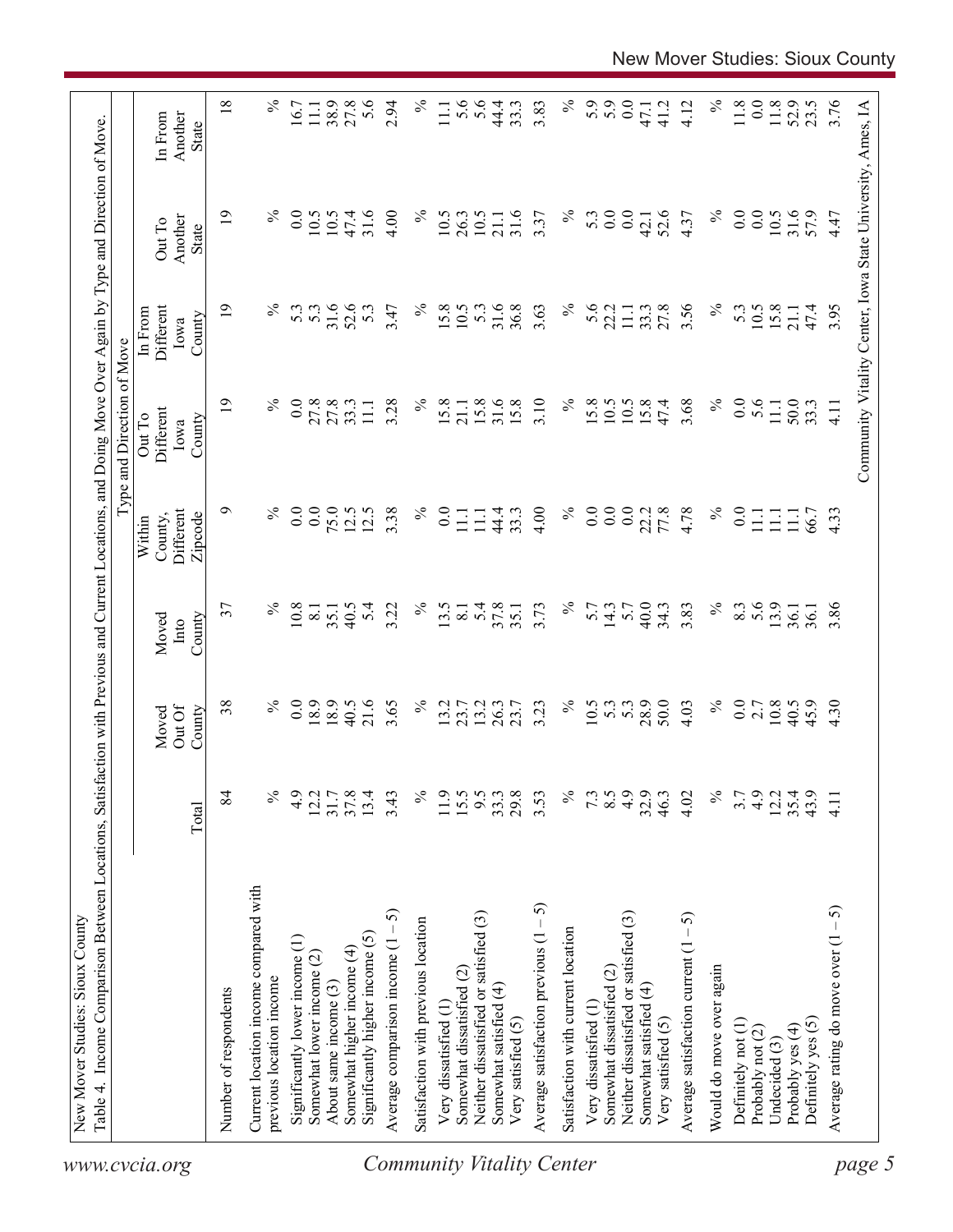|                           |                                                                                                     |                  |                           |                          |                                                  | Type and Direction of Move                                 |                                        |                            |                                    |
|---------------------------|-----------------------------------------------------------------------------------------------------|------------------|---------------------------|--------------------------|--------------------------------------------------|------------------------------------------------------------|----------------------------------------|----------------------------|------------------------------------|
|                           |                                                                                                     | Total            | Out Of<br>Moved<br>County | County<br>Moved<br>Into  | <b>Different</b><br>County,<br>Zipcode<br>Within | Different<br>Out To<br>County<br>Iowa                      | Different<br>In From<br>County<br>Iowa | Another<br>Out To<br>State | Another<br>In From<br><b>State</b> |
|                           | Number of respondents                                                                               | 737              | 327                       | 366                      | 85                                               | 206                                                        | 207                                    | 121                        | 159                                |
|                           | Median age in years                                                                                 | 46.0             | 42.0                      | 48.0                     | 45.0                                             | 43.0                                                       | 44.0                                   | 41.0                       | 53.5                               |
|                           | Selected age categories                                                                             | $\%$             | $\%$                      | $\%$                     | $\%$                                             | $\%$                                                       | $\%$                                   | $\%$                       | $\%$                               |
|                           | % Age 70 or older<br>% Age $25 - 34$                                                                | 13.2<br>21.3     | 22.0<br>9.8               | 18.9<br>14.5             | 20.0<br>24.7                                     | 20.9<br>10.2                                               | 12.6<br>21.7                           | 24.0<br>$\overline{5}$     | 17.0<br>15.1                       |
|                           | Gender                                                                                              | $\%$             | $\%$                      | $\%$                     | $\%$                                             | $\%$                                                       | $\%$                                   | $\%$                       | $\%$                               |
| Community Vitality Center | % Female<br>% Male                                                                                  | 54.5<br>45.5     | 57.7<br>42.3              | 49.6<br>50.4             | 54.8<br>45.2                                     | 54.6<br>45.4                                               | 53.9<br>46.1                           | 63.0<br>37.0               | 43.9<br>56.1                       |
|                           | Marital status                                                                                      | $\%$             | $\%$                      | $\%$                     | $\%$                                             | $\%$                                                       | $\%$                                   | $\%$                       | $\%$                               |
|                           | % Never married                                                                                     | 12.0             | 15.8                      | 8.6                      | 10.7                                             | 13.8                                                       | 10.8                                   | 19.3                       | 5.7                                |
|                           | % Married                                                                                           | 62.4             | 61.8                      | 61.9                     | 64.3                                             | 60.1                                                       | 57.4                                   | 64.7                       | 67.7                               |
|                           | % Divorced or separated<br>% Widowed                                                                | 9.4<br>16.3      | 9.0<br>13.3               | 20.5<br>$\overline{9}$ . | 14.3<br>10.7                                     | 16.8<br>9.4                                                | 25.0<br>6.9                            | 7.6<br>8.4                 | 14.5<br>12.0                       |
|                           | Highest level of education completed                                                                | $\%$             | $\%$                      | $\%$                     | $\%$                                             | $\%$                                                       | $\%$                                   | $\%$                       | $\%$                               |
|                           | % Less than high school graduate                                                                    | $\overline{5}$ . | 5.8                       | $\overline{4.1}$         | 7.2                                              | 6.8                                                        | $3.\overline{5}$                       | 4.2                        | 5.0                                |
|                           | % High school graduate or equivalent                                                                | 17.3             | 16.7                      | 16.3                     | 25.0                                             | 20.0                                                       | 17.6                                   | 11.0                       | 14.6                               |
|                           | % Some college or vocational training                                                               | 28.3             | 26.0                      | 30.3                     | 28.6                                             | 31.2                                                       | 29.3                                   | 16.9                       | 31.6                               |
|                           | % Bachelor degree or more<br>% Associate degree                                                     | 10.6<br>38.8     | 11.8<br>39.7              | 10.7<br>38.5             | $9.5$<br>29.8                                    | 12.7<br>29.3                                               | 12.7<br>37.0                           | 57.6<br>10.2               | 8.2<br>40.5                        |
|                           | Most important reason for moving                                                                    |                  |                           |                          |                                                  |                                                            |                                        |                            |                                    |
|                           | Number of reasons                                                                                   | 1,011            | 458                       | 498                      | 115                                              | 289                                                        | 288                                    | 169                        | 210                                |
|                           | Type of reason                                                                                      | $\%$             | $\%$                      | $\%$                     | $\%$                                             | $\%$                                                       | $\%$                                   | $\%$                       | $\%$                               |
|                           | Work, income, retirement, education                                                                 | 38.4             | 47.2                      | 36.5                     | 15.7                                             | 45.0                                                       | 36.1                                   | 50.9                       | 37.1                               |
|                           | Family, friends, health                                                                             | 22.0<br>22.3     | 22.0<br>18.1              | 27.5                     | 13.9<br>19.1                                     | 20.8<br>$18.0\,$                                           | 23.3                                   | 13.6<br>29.0               | 22.9<br>33.3                       |
|                           | Community, services, amenities<br>Housing                                                           | 15.7             |                           | 21.9<br>12.4             | 50.4                                             |                                                            | 21.2                                   | 4.7                        | 6.2                                |
|                           | Other                                                                                               | $\frac{6}{1}$    | $10.5$<br>2.2             | 1.6                      | $\overline{0}$                                   | $13.8$<br>2.3                                              | 17.0<br>2.3                            | 1.8                        | 0.5                                |
| www.cvcia.org             | Number of reasons exceeds number of respondents because some respondents gave more than one reason. |                  |                           |                          |                                                  |                                                            |                                        |                            |                                    |
|                           |                                                                                                     |                  |                           |                          |                                                  | Community Vitality Center, Iowa State University, Ames, IA |                                        |                            |                                    |
|                           |                                                                                                     |                  |                           |                          |                                                  |                                                            |                                        |                            |                                    |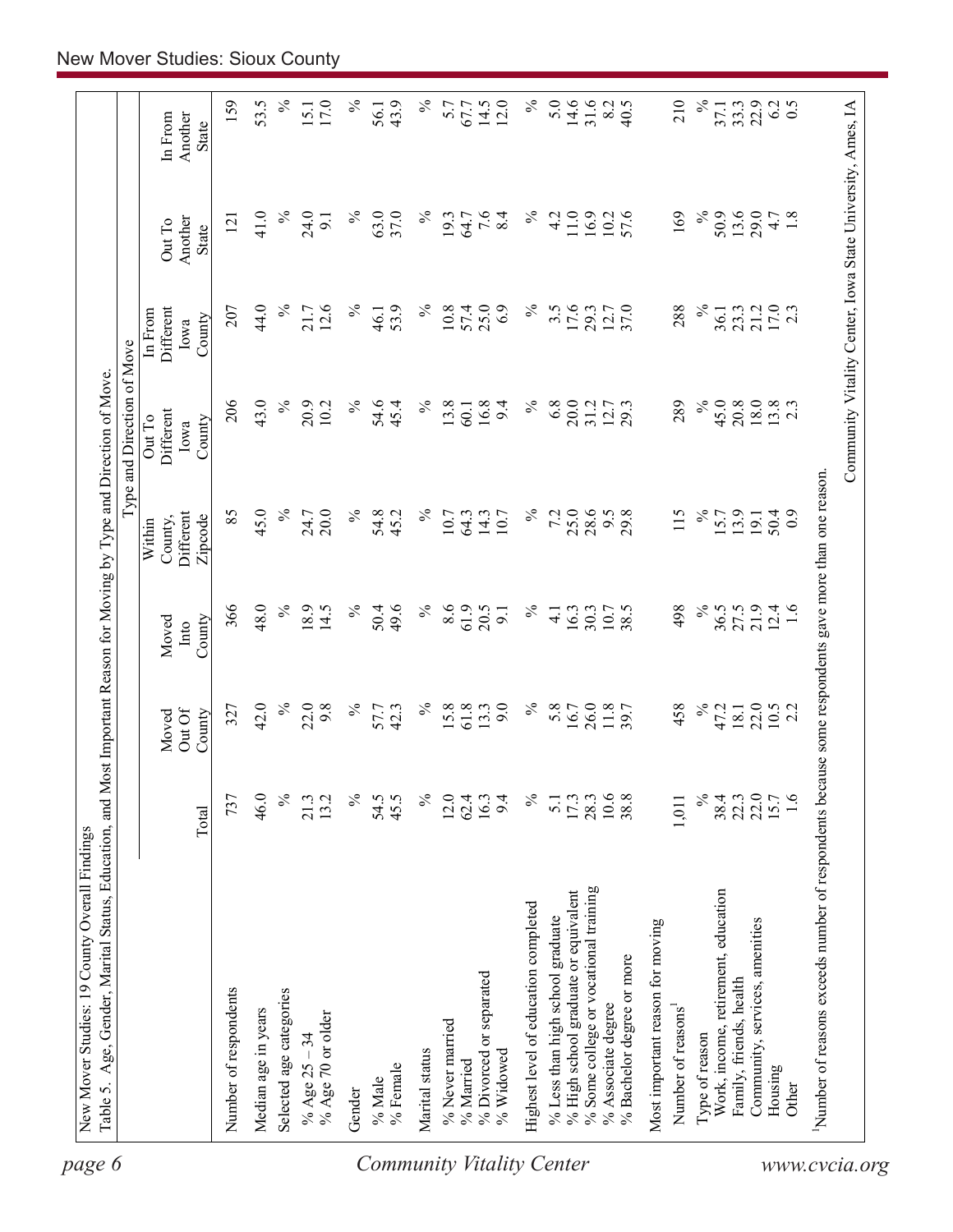| 19.0<br>34.8<br>16.0<br>30.0<br>16.6<br>13.6<br>14.6<br>30.2<br>19.0<br>34.3<br>32.3<br>43.8<br>16.9<br>44.8<br>43.8<br>35.3<br>19.7<br>21.4<br>30.3<br>36.1<br>9.6<br>12.6<br>$8.5$<br>4.5<br>20.6<br>31.0<br>25.0<br>26.3<br>11.6<br>20.8<br>15.0<br>10.8<br>19.7<br>17.6<br>9.6<br>21.3<br>24.2<br>18.5<br>13.7<br>24.4<br>24.7<br>30.7<br>30.0<br>38.2<br>3.1<br>28.1<br>16.0<br>8.6<br>32.9<br>15.9<br>8.6<br>5.0<br>7.4<br>21.5<br>18.5<br>25.9<br>37.0<br>$\overline{12}$<br>14.8<br>$1.2$<br>3.7<br>12.2<br>16.5<br>$\overline{12}$<br>22.2<br>6.2<br>11.1<br>3.7<br>12.3<br>27.2<br>24.7<br>35.9<br>41.5<br>34.0<br>15.9<br>16.9<br>30.5<br>38.4<br>$32.6$<br>13.3<br>4.2<br>11.5<br>$\overline{7.6}$<br>39.2<br>43.5<br>15.8<br>49.6<br>43.2<br>6.2<br>19.2<br>5.3<br>22.3<br>14.3<br>17.3<br>31.7<br>17.7<br>$15.5$<br>26.6<br>29.3<br>7.6<br>15.2<br>29.9<br>$18.6$<br>12.4<br>$16.9$<br>2.6<br>$34.3$<br>19.4<br>11.1<br>21.0<br>$12.1$<br>$12.7$<br>25.2<br>31.3<br>39.5<br>20.7<br>21.3<br>5.1<br>28.3<br>36.1<br>20.1<br>12.1<br>15.0<br>29.6<br>7.9<br>14.0<br>16.5<br>14.4<br>30.5<br>10.4<br>5.9<br>35.8<br>36.8<br>41.4<br>25.5<br>8.3<br>19.3<br>$4\cdot$<br>23.7<br>13.2<br>28.2<br>26.1<br>29.3<br>23.7<br>22.4<br>31.7<br>10.3<br>20.1<br>Live in desirable natural environment<br>Live someplace new, have fresh start<br>To be nearer siblings, other relatives<br>To be nearer friends, acquaintances<br>Moved to look for new job or work<br>Retired from previous employment<br>Place easier find spouse or partner<br>Opportunities children to achieve<br>Find less congested place to live<br>Find arts, entertainment, cultural<br>Find better quality local schools<br>Have better internet, tv, phone<br>To live with spouse or partner<br>Find more exciting lifestyle<br>Have more ethnic diversity<br>Have less ethnic diversity<br>More outdoor recreation<br>Find simpler pace of life<br>Change in marital status<br>Take care aging parents<br>Find safer place to live<br>Lower cost of housing<br>To be nearer children<br>To be nearer parents<br>Have lower taxes<br>Decline in health |
|--------------------------------------------------------------------------------------------------------------------------------------------------------------------------------------------------------------------------------------------------------------------------------------------------------------------------------------------------------------------------------------------------------------------------------------------------------------------------------------------------------------------------------------------------------------------------------------------------------------------------------------------------------------------------------------------------------------------------------------------------------------------------------------------------------------------------------------------------------------------------------------------------------------------------------------------------------------------------------------------------------------------------------------------------------------------------------------------------------------------------------------------------------------------------------------------------------------------------------------------------------------------------------------------------------------------------------------------------------------------------------------------------------------------------------------------------------------------------------------------------------------------------------------------------------------------------------------------------------------------------------------------------------------------------------------------------------------------------------------------------------------------------------------------------------------------------------------------------------------------------------------------------------------------------------------------------------------------------------------------------------------------------------------------------------------------------------------------------------------------------------------|
|                                                                                                                                                                                                                                                                                                                                                                                                                                                                                                                                                                                                                                                                                                                                                                                                                                                                                                                                                                                                                                                                                                                                                                                                                                                                                                                                                                                                                                                                                                                                                                                                                                                                                                                                                                                                                                                                                                                                                                                                                                                                                                                                      |
|                                                                                                                                                                                                                                                                                                                                                                                                                                                                                                                                                                                                                                                                                                                                                                                                                                                                                                                                                                                                                                                                                                                                                                                                                                                                                                                                                                                                                                                                                                                                                                                                                                                                                                                                                                                                                                                                                                                                                                                                                                                                                                                                      |
|                                                                                                                                                                                                                                                                                                                                                                                                                                                                                                                                                                                                                                                                                                                                                                                                                                                                                                                                                                                                                                                                                                                                                                                                                                                                                                                                                                                                                                                                                                                                                                                                                                                                                                                                                                                                                                                                                                                                                                                                                                                                                                                                      |
|                                                                                                                                                                                                                                                                                                                                                                                                                                                                                                                                                                                                                                                                                                                                                                                                                                                                                                                                                                                                                                                                                                                                                                                                                                                                                                                                                                                                                                                                                                                                                                                                                                                                                                                                                                                                                                                                                                                                                                                                                                                                                                                                      |
|                                                                                                                                                                                                                                                                                                                                                                                                                                                                                                                                                                                                                                                                                                                                                                                                                                                                                                                                                                                                                                                                                                                                                                                                                                                                                                                                                                                                                                                                                                                                                                                                                                                                                                                                                                                                                                                                                                                                                                                                                                                                                                                                      |
|                                                                                                                                                                                                                                                                                                                                                                                                                                                                                                                                                                                                                                                                                                                                                                                                                                                                                                                                                                                                                                                                                                                                                                                                                                                                                                                                                                                                                                                                                                                                                                                                                                                                                                                                                                                                                                                                                                                                                                                                                                                                                                                                      |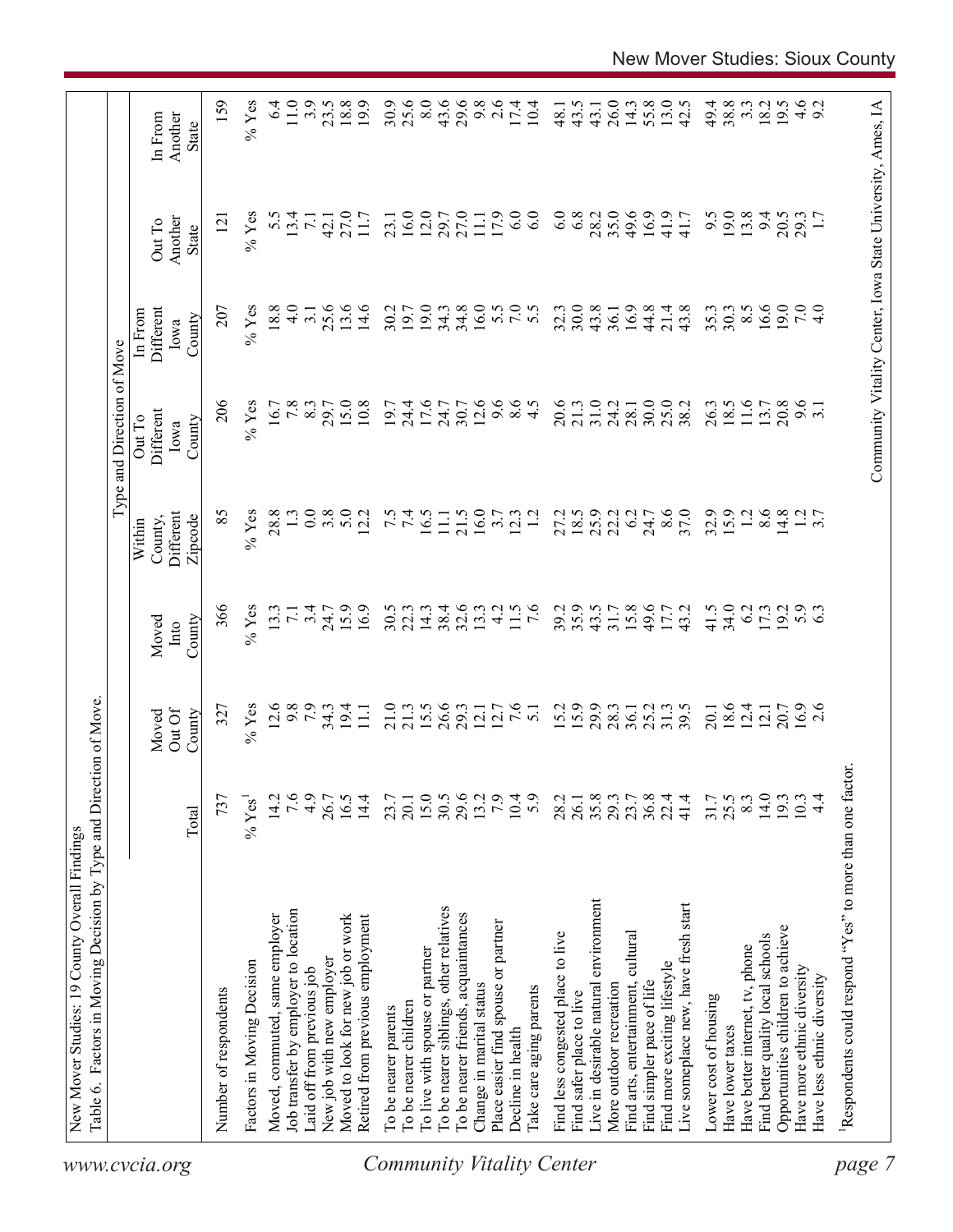| page 8                           | Table 7. Lived in Area Previously, Sources of Information, Ease of Finding Housing, and Household Income by Type and Direction of Move |                      |                           |                         |                                           | Type and Direction of Move                                 |                                        |                            |                             |
|----------------------------------|----------------------------------------------------------------------------------------------------------------------------------------|----------------------|---------------------------|-------------------------|-------------------------------------------|------------------------------------------------------------|----------------------------------------|----------------------------|-----------------------------|
|                                  |                                                                                                                                        | Total                | Out Of<br>County<br>Moved | County<br>Moved<br>Into | Different<br>Zipcode<br>County,<br>Within | Different<br>Out To<br>County<br>Iowa                      | Different<br>In From<br>County<br>Iowa | Another<br>Out To<br>State | Another<br>In From<br>State |
|                                  |                                                                                                                                        |                      |                           |                         |                                           |                                                            |                                        |                            |                             |
|                                  | Number of respondents                                                                                                                  | 737                  | 327                       | 366                     | 85                                        | 206                                                        | 207                                    | $\overline{121}$           | 159                         |
|                                  | Previously had lived:                                                                                                                  | $%$ Yes              | $%$ Yes                   | $\%$ Yes                | $%$ Yes                                   | $%$ Yes                                                    | $%$ Yes                                | $\%$ Yes                   | $\%$ Yes                    |
|                                  | In current state                                                                                                                       | 77.2                 | 73.9                      | 77.6                    | 97.5                                      | 95.5                                                       | 96.9                                   | 36.8                       | 53.5                        |
|                                  | In current county                                                                                                                      | 38.6                 | 28.3                      | 34.3                    | 100.0                                     | 33.9                                                       | 36.5                                   | 31.5                       | 33.9                        |
|                                  | In or near current city/town                                                                                                           | 34.2                 | 28.5                      | 32.3                    | 69.9                                      | 34.0                                                       | 35.6                                   | 18.7                       | 27.9                        |
|                                  | Used source of information for move                                                                                                    | $%$ Yes <sup>1</sup> | $%$ Yes                   | $\%$ Yes                | $\%$ Yes                                  | $%$ Yes                                                    | $%$ Yes                                | $%$ Yes                    | $\%$ Yes                    |
|                                  | Internet                                                                                                                               | 31.2                 | 35.2                      | 30.3                    | 14.1                                      | 26.7                                                       | 24.6                                   | 49.6                       | 37.7                        |
|                                  | TV, magazines, newspapers                                                                                                              | 22.3                 | 24.8                      | 20.5                    | 20.0                                      | 22.8                                                       | 22.7                                   | 28.1                       | 17.6                        |
|                                  | Current community resident                                                                                                             | 22.0                 | 21.4                      | 23.0                    | 18.8                                      | 19.4                                                       | 20.8                                   |                            | 25.8                        |
|                                  | Employer or co-workers                                                                                                                 | 23.6                 | 26.3                      | 23.5                    | 16.5                                      | 25.2                                                       | 24.2                                   | $24.8$<br>28.1             | 22.6                        |
|                                  | Friends and acquaintances                                                                                                              | 36.6                 | 39.4                      | 35.0                    | 34.1                                      | 36.4                                                       | 38.6                                   | 44.6                       | 30.2                        |
|                                  | Family                                                                                                                                 | 41.2                 | 37.0                      | 44.0                    | 42.4                                      | 37.4                                                       | 41.5                                   | 36.4                       | 47.2                        |
|                                  | Travel or vacation to new location                                                                                                     | 14.2                 | 15.6                      | 15.8                    | $\overline{24}$                           | 10.2                                                       | 12.6                                   | 24.8                       | 20.1                        |
|                                  | Attended school or college there                                                                                                       | 6.9                  | $7.0\,$                   | 6.3                     | $\overline{7.1}$                          | $7\overline{3}$                                            | 3.9                                    | 6.6                        | 9.4                         |
| <b>Community Vitality Center</b> | Ease of finding housing at new location                                                                                                | $\%$                 | $\%$                      | $\%$                    | $\%$                                      | $\%$                                                       | $\%$                                   | $\%$                       | $\%$                        |
|                                  | Very difficult (1)                                                                                                                     | 8.8                  | 5.9                       | 2.2                     | 9.4                                       | 7.8                                                        | 9.3                                    | 2.5                        | 16.0                        |
|                                  | Somewhat difficult (2)                                                                                                                 | 20.6                 | 24.2                      | 18.1                    | 18.8                                      | 23.0                                                       | 18.6                                   | 26.3                       | 17.3                        |
|                                  | Neither difficult or easy (3)                                                                                                          | 16.5                 | 15.2                      | 15.3                    | 21.2                                      | 14.7                                                       | 17.2                                   | 16.1                       | 12.8                        |
|                                  | Somewhat easy (4)<br>Very easy $(5)$                                                                                                   | 31.6<br>22.4         | 22.7<br>32.0              | 31.4<br>23.1            | 30.6<br>20.0                              | 30.9<br>23.5                                               | 31.4<br>23.5                           | 33.9<br>21.2               | 31.4<br>22.4                |
|                                  | 5<br>Average rating finding housing (1                                                                                                 | 3.47                 | 3.51                      | 3.43                    | 3.44                                      | 3.47                                                       | 3.49                                   | 3.58                       | 3.36                        |
|                                  | Household income for 2004                                                                                                              | $\%$                 | $\%$                      | $\%$                    | $\%$                                      | $\%$                                                       | $\%$                                   | $\%$                       | $\%$                        |
|                                  | Less than $$20,000$ $(1)$                                                                                                              | 17.3                 | 16.0                      | 18.8                    | 19.0                                      | 18.0                                                       | 18.4                                   | 12.6                       | 19.4                        |
|                                  | $$20,000 - $34,999$ (2)                                                                                                                | $\frac{23.0}{18.2}$  |                           | 23.3                    |                                           | 25.0                                                       | 24.3                                   | 16.0                       | 21.9                        |
|                                  | $$35,000 - $49,999(3)$                                                                                                                 |                      | 21.6<br>18.2              | 17.7                    | 26.6<br>22.8                              | 18.0                                                       | 20.4                                   | 18.5                       | 14.2                        |
|                                  | $$50,000 - $69,999 (4)$                                                                                                                |                      | 18.2                      | 19.1                    | 15.2                                      | 18.0                                                       | 21.4                                   | 18.5                       | 16.1                        |
|                                  | $$70,000 - $99,999(5)$                                                                                                                 | 12.4                 | 3.8                       | 11.9                    | 8.9                                       | 12.5                                                       | 12.6                                   | 16.0                       | $11.0\,$                    |
|                                  | $$100,000 - $149,999(6)$                                                                                                               | 7.7                  | $8.\overline{5}$          | 72                      | 3.8                                       | 6.5                                                        | $\frac{5}{1}$                          | $11.8$                     | 14.8                        |
|                                  | \$150,000 or more $(7)$                                                                                                                | 2.9                  | $3.\overline{8}$          | $\ddot{1}$ .            | 3.8                                       | 2.0                                                        |                                        | 6.7                        | 2.6                         |
|                                  | Average income category $(1 - 7)$                                                                                                      | 3.20                 | 3.33                      | 3.11                    | 2.95                                      | 3.10                                                       | 2.96                                   | 3.71                       | 3.32                        |
| www.cvcia.org                    | Respondents could respond "Yes" to more than one factor.                                                                               |                      |                           |                         |                                           |                                                            |                                        |                            |                             |
|                                  |                                                                                                                                        |                      |                           |                         |                                           | Community Vitality Center, Iowa State University, Ames, IA |                                        |                            |                             |
|                                  |                                                                                                                                        |                      |                           |                         |                                           |                                                            |                                        |                            |                             |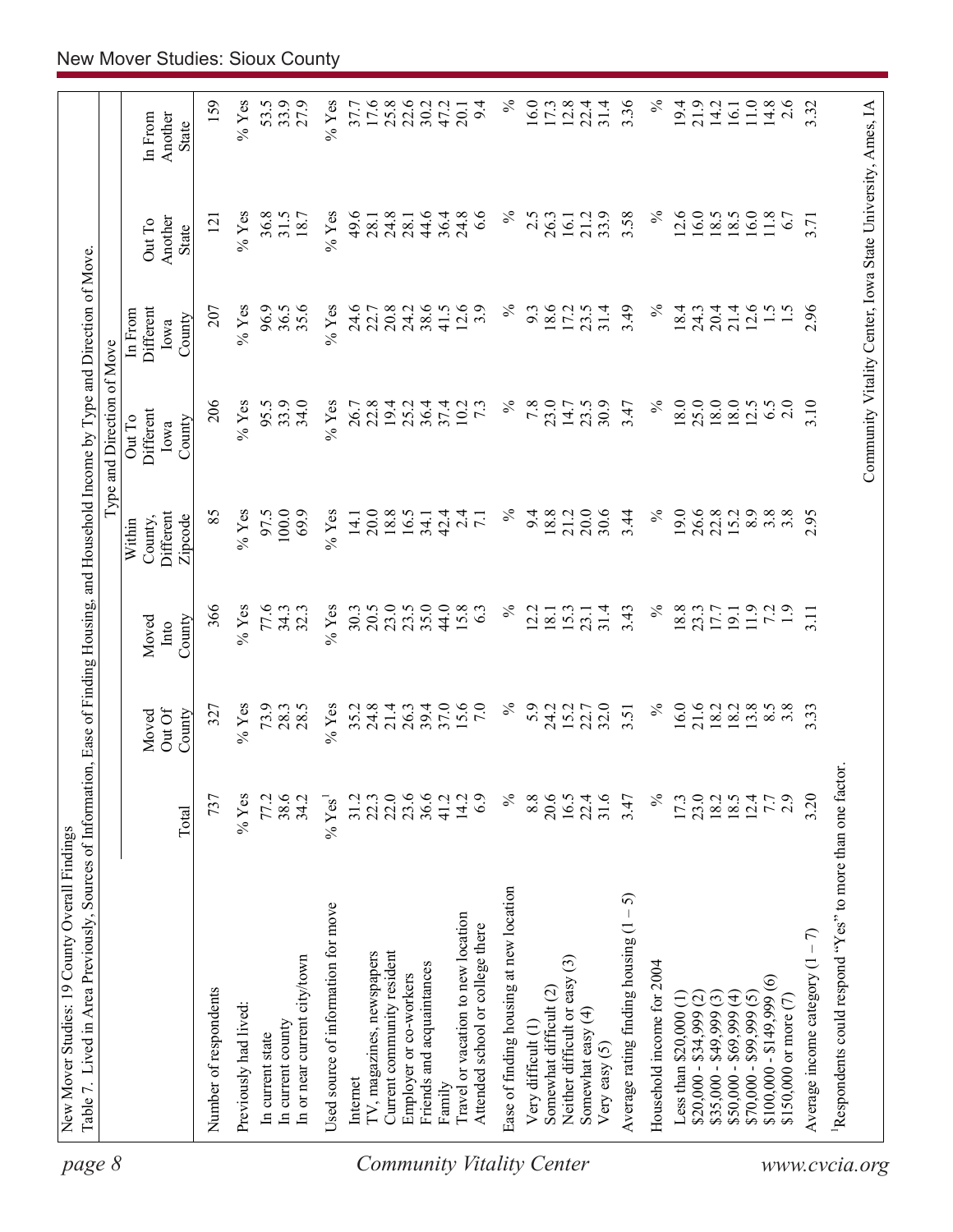| $\%$<br>4.9<br>35.4<br>207<br>$\%$<br>9.8<br>46.6<br>11.8<br>3.10<br>$\%$<br>16.0<br>26.2<br>34.0<br>$\%$<br>6.9<br>7.4<br>4.09<br>2.9<br>6.8<br>50.0<br>Different<br>11.8<br>11.7<br>3.54<br>27.1<br>51.7<br>12.1<br>20.1<br>In From<br>County<br>Iowa<br>206<br>24.9<br>48.8<br>3.94<br>$\%$<br>7.0<br>11.9<br>46.8<br>26.9<br>7.5<br>3.16<br>$\%$<br>16.1<br>17.6<br>$\%$<br>9.8<br>2.0<br>4.9<br>46.6<br>27.3<br>26.3<br>3.38<br>9.3<br>73<br>8.3<br>38.2<br>12.7<br>Different<br>Out To<br>County<br>Iowa<br>85<br>℅<br>$\%$<br>57.6<br>$\%$<br>3.8<br>7.5<br>63.8<br>7.5<br>3.18<br>$\%$<br>28.2<br>4.28<br>17.5<br>11.8<br>15.3<br>4.7<br>5.9<br>$3.\overline{5}$<br>$\overline{12}$<br>Different<br>9.4<br>29.4<br>3.67<br>9.4<br>29.4<br>52.9<br>$\overline{7.1}$<br>34.1<br>County,<br>Zipcode<br>Within<br>9.0<br>366<br>$\%$<br>$\%$<br>15.9<br>29.0<br>3.59<br>$\%$<br>$7.8$<br>8.4<br>44.8<br>3.94<br>$\%$<br>3.6<br>4.7<br>10.4<br>13.3<br>19.2<br>9.7<br>2.93<br>11.5<br>34.5<br>9.5<br>29.5<br>33.0<br>48.4<br>16.1<br>41.7<br>County<br>Moved<br>$\mathbf{Int} \mathbf{O}$<br>16.9<br>$\%$<br>27.6<br>$\%$<br>6.9<br>15.0<br>3.35<br>$\%$<br>3.50<br>5.9<br>50.0<br>$\%$<br>10.7<br>38.2<br>29.2<br>11.4<br>14.8<br>26.5<br>30.5<br>8.7<br>7.8<br>4.03<br>48.8<br>327<br>$4.\overline{3}$<br>8.7<br>$\overline{3}$ .<br>35.1<br>Out Of<br>Moved<br>County<br>29.5<br>$\%$<br>6.6<br>$\%$<br>737<br>$\%$<br>41.9<br>11.8<br>$\%$<br>12.7<br>7.6<br>29.4<br>9.7<br>33.2<br>48.9<br>11.0<br>3.13<br>11.2<br>14.7<br>3.57<br>8.1<br>48.3<br>4.03<br>3.2<br>5.1<br>12.1<br>23.1<br>Total<br>Current location income compared with<br>Average satisfaction previous $(1 - 5)$<br>Average comparison income $(1 - 5)$<br>Neither dissatisfied or satisfied (3)<br>Neither dissatisfied or satisfied (3)<br>Average satisfaction current $(1 - 5)$<br>Satisfaction with previous location<br>Satisfaction with current location<br>Significantly higher income $(5)$<br>Significantly lower income (1)<br>Somewhat higher income (4)<br>Somewhat lower income (2)<br>Would do move over again<br>Somewhat dissatisfied (2)<br>Somewhat dissatisfied (2)<br>previous location income<br>About same income (3)<br>Somewhat satisfied (4)<br>Somewhat satisfied (4)<br>Number of respondents<br>Very dissatisfied (1<br>Very dissatisfied (1<br>Very satisfied (5)<br>Very satisfied (5)<br>Definitely yes (5)<br>Definitely not (1)<br>Probably yes (4)<br>Probably not (2)<br>Undecided $(3)$ |  |  | Type and Direction of Move |                                   |                                    |
|--------------------------------------------------------------------------------------------------------------------------------------------------------------------------------------------------------------------------------------------------------------------------------------------------------------------------------------------------------------------------------------------------------------------------------------------------------------------------------------------------------------------------------------------------------------------------------------------------------------------------------------------------------------------------------------------------------------------------------------------------------------------------------------------------------------------------------------------------------------------------------------------------------------------------------------------------------------------------------------------------------------------------------------------------------------------------------------------------------------------------------------------------------------------------------------------------------------------------------------------------------------------------------------------------------------------------------------------------------------------------------------------------------------------------------------------------------------------------------------------------------------------------------------------------------------------------------------------------------------------------------------------------------------------------------------------------------------------------------------------------------------------------------------------------------------------------------------------------------------------------------------------------------------------------------------------------------------------------------------------------------------------------------------------------------------------------------------------------------------------------------------------------------------------------------------------------------------------------------------------------------------------------------------------------------------------------------------------------------------------------------------------------------------------------------------------------------------------------------------------------------|--|--|----------------------------|-----------------------------------|------------------------------------|
|                                                                                                                                                                                                                                                                                                                                                                                                                                                                                                                                                                                                                                                                                                                                                                                                                                                                                                                                                                                                                                                                                                                                                                                                                                                                                                                                                                                                                                                                                                                                                                                                                                                                                                                                                                                                                                                                                                                                                                                                                                                                                                                                                                                                                                                                                                                                                                                                                                                                                                        |  |  |                            | Another<br>Out To<br><b>State</b> | Another<br>In From<br><b>State</b> |
|                                                                                                                                                                                                                                                                                                                                                                                                                                                                                                                                                                                                                                                                                                                                                                                                                                                                                                                                                                                                                                                                                                                                                                                                                                                                                                                                                                                                                                                                                                                                                                                                                                                                                                                                                                                                                                                                                                                                                                                                                                                                                                                                                                                                                                                                                                                                                                                                                                                                                                        |  |  |                            | 121                               | 159                                |
|                                                                                                                                                                                                                                                                                                                                                                                                                                                                                                                                                                                                                                                                                                                                                                                                                                                                                                                                                                                                                                                                                                                                                                                                                                                                                                                                                                                                                                                                                                                                                                                                                                                                                                                                                                                                                                                                                                                                                                                                                                                                                                                                                                                                                                                                                                                                                                                                                                                                                                        |  |  |                            |                                   |                                    |
|                                                                                                                                                                                                                                                                                                                                                                                                                                                                                                                                                                                                                                                                                                                                                                                                                                                                                                                                                                                                                                                                                                                                                                                                                                                                                                                                                                                                                                                                                                                                                                                                                                                                                                                                                                                                                                                                                                                                                                                                                                                                                                                                                                                                                                                                                                                                                                                                                                                                                                        |  |  |                            | $\%$                              | $\%$                               |
| <b>Community Vitality Center</b>                                                                                                                                                                                                                                                                                                                                                                                                                                                                                                                                                                                                                                                                                                                                                                                                                                                                                                                                                                                                                                                                                                                                                                                                                                                                                                                                                                                                                                                                                                                                                                                                                                                                                                                                                                                                                                                                                                                                                                                                                                                                                                                                                                                                                                                                                                                                                                                                                                                                       |  |  |                            | 6.8                               | 21.8                               |
|                                                                                                                                                                                                                                                                                                                                                                                                                                                                                                                                                                                                                                                                                                                                                                                                                                                                                                                                                                                                                                                                                                                                                                                                                                                                                                                                                                                                                                                                                                                                                                                                                                                                                                                                                                                                                                                                                                                                                                                                                                                                                                                                                                                                                                                                                                                                                                                                                                                                                                        |  |  |                            | 8.5                               | 17.9                               |
|                                                                                                                                                                                                                                                                                                                                                                                                                                                                                                                                                                                                                                                                                                                                                                                                                                                                                                                                                                                                                                                                                                                                                                                                                                                                                                                                                                                                                                                                                                                                                                                                                                                                                                                                                                                                                                                                                                                                                                                                                                                                                                                                                                                                                                                                                                                                                                                                                                                                                                        |  |  |                            | 23.7                              | 35.3                               |
|                                                                                                                                                                                                                                                                                                                                                                                                                                                                                                                                                                                                                                                                                                                                                                                                                                                                                                                                                                                                                                                                                                                                                                                                                                                                                                                                                                                                                                                                                                                                                                                                                                                                                                                                                                                                                                                                                                                                                                                                                                                                                                                                                                                                                                                                                                                                                                                                                                                                                                        |  |  |                            | 33.1                              | 17.9                               |
|                                                                                                                                                                                                                                                                                                                                                                                                                                                                                                                                                                                                                                                                                                                                                                                                                                                                                                                                                                                                                                                                                                                                                                                                                                                                                                                                                                                                                                                                                                                                                                                                                                                                                                                                                                                                                                                                                                                                                                                                                                                                                                                                                                                                                                                                                                                                                                                                                                                                                                        |  |  |                            | 28.0                              | $\overline{7.1}$                   |
|                                                                                                                                                                                                                                                                                                                                                                                                                                                                                                                                                                                                                                                                                                                                                                                                                                                                                                                                                                                                                                                                                                                                                                                                                                                                                                                                                                                                                                                                                                                                                                                                                                                                                                                                                                                                                                                                                                                                                                                                                                                                                                                                                                                                                                                                                                                                                                                                                                                                                                        |  |  |                            | 3.67                              | 2.71                               |
|                                                                                                                                                                                                                                                                                                                                                                                                                                                                                                                                                                                                                                                                                                                                                                                                                                                                                                                                                                                                                                                                                                                                                                                                                                                                                                                                                                                                                                                                                                                                                                                                                                                                                                                                                                                                                                                                                                                                                                                                                                                                                                                                                                                                                                                                                                                                                                                                                                                                                                        |  |  |                            | $\%$                              | $\%$                               |
|                                                                                                                                                                                                                                                                                                                                                                                                                                                                                                                                                                                                                                                                                                                                                                                                                                                                                                                                                                                                                                                                                                                                                                                                                                                                                                                                                                                                                                                                                                                                                                                                                                                                                                                                                                                                                                                                                                                                                                                                                                                                                                                                                                                                                                                                                                                                                                                                                                                                                                        |  |  |                            | 9.2                               | 10.7                               |
|                                                                                                                                                                                                                                                                                                                                                                                                                                                                                                                                                                                                                                                                                                                                                                                                                                                                                                                                                                                                                                                                                                                                                                                                                                                                                                                                                                                                                                                                                                                                                                                                                                                                                                                                                                                                                                                                                                                                                                                                                                                                                                                                                                                                                                                                                                                                                                                                                                                                                                        |  |  |                            | 12.5                              | 15.7                               |
|                                                                                                                                                                                                                                                                                                                                                                                                                                                                                                                                                                                                                                                                                                                                                                                                                                                                                                                                                                                                                                                                                                                                                                                                                                                                                                                                                                                                                                                                                                                                                                                                                                                                                                                                                                                                                                                                                                                                                                                                                                                                                                                                                                                                                                                                                                                                                                                                                                                                                                        |  |  |                            | 15.8                              | 5.7                                |
|                                                                                                                                                                                                                                                                                                                                                                                                                                                                                                                                                                                                                                                                                                                                                                                                                                                                                                                                                                                                                                                                                                                                                                                                                                                                                                                                                                                                                                                                                                                                                                                                                                                                                                                                                                                                                                                                                                                                                                                                                                                                                                                                                                                                                                                                                                                                                                                                                                                                                                        |  |  |                            | 25.0                              | 32.7                               |
|                                                                                                                                                                                                                                                                                                                                                                                                                                                                                                                                                                                                                                                                                                                                                                                                                                                                                                                                                                                                                                                                                                                                                                                                                                                                                                                                                                                                                                                                                                                                                                                                                                                                                                                                                                                                                                                                                                                                                                                                                                                                                                                                                                                                                                                                                                                                                                                                                                                                                                        |  |  |                            | 37.5                              | 35.2                               |
|                                                                                                                                                                                                                                                                                                                                                                                                                                                                                                                                                                                                                                                                                                                                                                                                                                                                                                                                                                                                                                                                                                                                                                                                                                                                                                                                                                                                                                                                                                                                                                                                                                                                                                                                                                                                                                                                                                                                                                                                                                                                                                                                                                                                                                                                                                                                                                                                                                                                                                        |  |  |                            | 3.69                              | 3.66                               |
|                                                                                                                                                                                                                                                                                                                                                                                                                                                                                                                                                                                                                                                                                                                                                                                                                                                                                                                                                                                                                                                                                                                                                                                                                                                                                                                                                                                                                                                                                                                                                                                                                                                                                                                                                                                                                                                                                                                                                                                                                                                                                                                                                                                                                                                                                                                                                                                                                                                                                                        |  |  |                            | $\%$                              | $\%$                               |
|                                                                                                                                                                                                                                                                                                                                                                                                                                                                                                                                                                                                                                                                                                                                                                                                                                                                                                                                                                                                                                                                                                                                                                                                                                                                                                                                                                                                                                                                                                                                                                                                                                                                                                                                                                                                                                                                                                                                                                                                                                                                                                                                                                                                                                                                                                                                                                                                                                                                                                        |  |  |                            | 7.7                               | 9.0                                |
|                                                                                                                                                                                                                                                                                                                                                                                                                                                                                                                                                                                                                                                                                                                                                                                                                                                                                                                                                                                                                                                                                                                                                                                                                                                                                                                                                                                                                                                                                                                                                                                                                                                                                                                                                                                                                                                                                                                                                                                                                                                                                                                                                                                                                                                                                                                                                                                                                                                                                                        |  |  |                            | $4.\overline{3}$                  | 12.2                               |
|                                                                                                                                                                                                                                                                                                                                                                                                                                                                                                                                                                                                                                                                                                                                                                                                                                                                                                                                                                                                                                                                                                                                                                                                                                                                                                                                                                                                                                                                                                                                                                                                                                                                                                                                                                                                                                                                                                                                                                                                                                                                                                                                                                                                                                                                                                                                                                                                                                                                                                        |  |  |                            | 3.4                               | 10.3                               |
|                                                                                                                                                                                                                                                                                                                                                                                                                                                                                                                                                                                                                                                                                                                                                                                                                                                                                                                                                                                                                                                                                                                                                                                                                                                                                                                                                                                                                                                                                                                                                                                                                                                                                                                                                                                                                                                                                                                                                                                                                                                                                                                                                                                                                                                                                                                                                                                                                                                                                                        |  |  |                            | 32.5                              | 32.7                               |
|                                                                                                                                                                                                                                                                                                                                                                                                                                                                                                                                                                                                                                                                                                                                                                                                                                                                                                                                                                                                                                                                                                                                                                                                                                                                                                                                                                                                                                                                                                                                                                                                                                                                                                                                                                                                                                                                                                                                                                                                                                                                                                                                                                                                                                                                                                                                                                                                                                                                                                        |  |  |                            | 52.1                              | 35.9                               |
|                                                                                                                                                                                                                                                                                                                                                                                                                                                                                                                                                                                                                                                                                                                                                                                                                                                                                                                                                                                                                                                                                                                                                                                                                                                                                                                                                                                                                                                                                                                                                                                                                                                                                                                                                                                                                                                                                                                                                                                                                                                                                                                                                                                                                                                                                                                                                                                                                                                                                                        |  |  |                            | 4.17                              | 3.74                               |
|                                                                                                                                                                                                                                                                                                                                                                                                                                                                                                                                                                                                                                                                                                                                                                                                                                                                                                                                                                                                                                                                                                                                                                                                                                                                                                                                                                                                                                                                                                                                                                                                                                                                                                                                                                                                                                                                                                                                                                                                                                                                                                                                                                                                                                                                                                                                                                                                                                                                                                        |  |  |                            | $\%$                              | $\%$                               |
|                                                                                                                                                                                                                                                                                                                                                                                                                                                                                                                                                                                                                                                                                                                                                                                                                                                                                                                                                                                                                                                                                                                                                                                                                                                                                                                                                                                                                                                                                                                                                                                                                                                                                                                                                                                                                                                                                                                                                                                                                                                                                                                                                                                                                                                                                                                                                                                                                                                                                                        |  |  |                            | $\overline{5.1}$                  | $\frac{4}{4}$                      |
|                                                                                                                                                                                                                                                                                                                                                                                                                                                                                                                                                                                                                                                                                                                                                                                                                                                                                                                                                                                                                                                                                                                                                                                                                                                                                                                                                                                                                                                                                                                                                                                                                                                                                                                                                                                                                                                                                                                                                                                                                                                                                                                                                                                                                                                                                                                                                                                                                                                                                                        |  |  |                            | 3.4                               | $4\cdot$                           |
|                                                                                                                                                                                                                                                                                                                                                                                                                                                                                                                                                                                                                                                                                                                                                                                                                                                                                                                                                                                                                                                                                                                                                                                                                                                                                                                                                                                                                                                                                                                                                                                                                                                                                                                                                                                                                                                                                                                                                                                                                                                                                                                                                                                                                                                                                                                                                                                                                                                                                                        |  |  |                            | 9.3                               | 15.2                               |
|                                                                                                                                                                                                                                                                                                                                                                                                                                                                                                                                                                                                                                                                                                                                                                                                                                                                                                                                                                                                                                                                                                                                                                                                                                                                                                                                                                                                                                                                                                                                                                                                                                                                                                                                                                                                                                                                                                                                                                                                                                                                                                                                                                                                                                                                                                                                                                                                                                                                                                        |  |  |                            | 29.7                              | 29.7                               |
|                                                                                                                                                                                                                                                                                                                                                                                                                                                                                                                                                                                                                                                                                                                                                                                                                                                                                                                                                                                                                                                                                                                                                                                                                                                                                                                                                                                                                                                                                                                                                                                                                                                                                                                                                                                                                                                                                                                                                                                                                                                                                                                                                                                                                                                                                                                                                                                                                                                                                                        |  |  |                            | 52.5                              | 46.2                               |
| 4.25<br>4.23<br>4.24<br>4.18<br>4.22<br>4.20<br>$-5$<br>Average rating do move over (1                                                                                                                                                                                                                                                                                                                                                                                                                                                                                                                                                                                                                                                                                                                                                                                                                                                                                                                                                                                                                                                                                                                                                                                                                                                                                                                                                                                                                                                                                                                                                                                                                                                                                                                                                                                                                                                                                                                                                                                                                                                                                                                                                                                                                                                                                                                                                                                                                 |  |  |                            | 4.21                              | 4.09                               |
| Community Vitality Center, Iowa State University, Ames, IA<br>page 9                                                                                                                                                                                                                                                                                                                                                                                                                                                                                                                                                                                                                                                                                                                                                                                                                                                                                                                                                                                                                                                                                                                                                                                                                                                                                                                                                                                                                                                                                                                                                                                                                                                                                                                                                                                                                                                                                                                                                                                                                                                                                                                                                                                                                                                                                                                                                                                                                                   |  |  |                            |                                   |                                    |